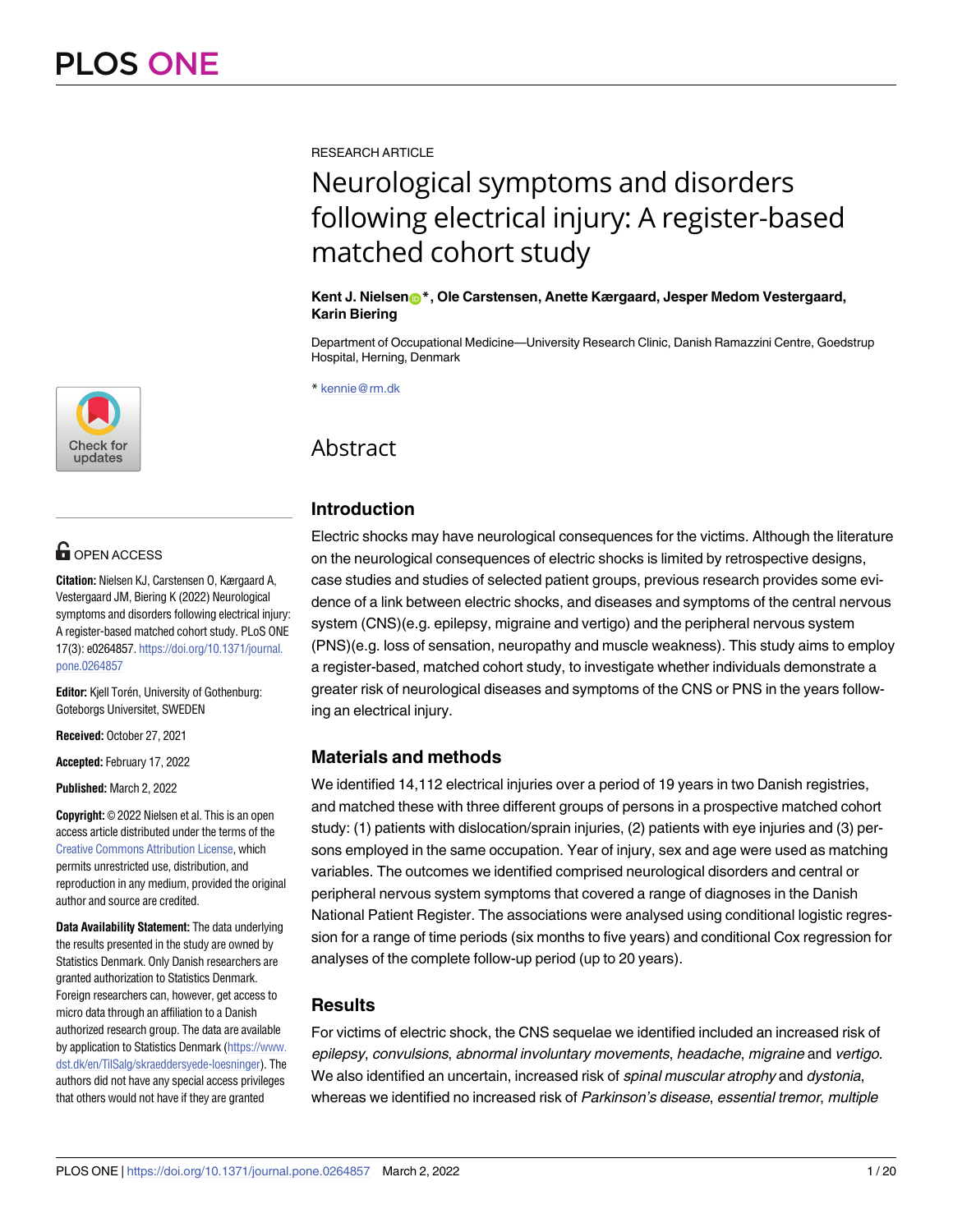<span id="page-1-0"></span>authorization to Statistics Denmark Additional inquiries may be sent to [dst@dst.dk.](mailto:dst@dst.dk)

**Funding:** KN, OC, AK, JMV and KB received funding from the Danish Working Environment, grant number 22-2017-09, [www.amff.dk.](http://www.amff.dk) The funders had no role in study design, data collection and analysis, decision to publish, or preparation of the manuscript.

**Competing interests:** The authors have declared that no competing interests exist.

sclerosis or other degenerative diseases of the nervous system. For victims of electric shock, the PNS sequelae we identified included an increased risk of *disturbances of skin* sensation, mononeuropathy in the arm or leg and nerve root and plexus disorders. We also identified an uncertain, increased risk of facial nerve disorders, other mononeuropathy, and polyneuropathy.

#### **Conclusion**

Our results confirm that electrical injuries increase the risk of several neurological diseases and symptoms of the CNS or PNS in the years following the injury. Most often the diseases and symptoms are diagnosed within the first six months of the injury, but delayed onset of up to 5 years cannot be ruled out for some symptoms and diagnoses. Some of the conditions were rare in our population, which limited our ability to identify associations, and this warrants cautious interpretation. Therefore, further studies are needed to confirm our findings, as are studies that examine the mechanisms underlying these associations.

# **Introduction**

Electric shocks may have both serious immediate consequences, such as burns or cardiac arrest caused by the current, and serious secondary physical injuries, for example, those caused by falling or being thrown back by the shock. These serious, immediate consequences may be the most notable and well-known, but electric shocks may also have both immediate and delayed neurological consequences [\[1](#page-17-0), [2](#page-17-0)]. This is the focus of this paper, which examines the risk of developing conditions and symptoms of the central (CNS) or peripheral nervous system (PNS) in the years following an electrical injury.

Previous research has yielded mixed evidence of a link between electric shocks and diseases and symptoms of the CNS. For instance, a review of the literature based primarily on case studies and patient groups from burn units reported an association of electric shocks and an increased risk of epilepsy, Parkinson's disease and Amyotrophic Lateral Sclerosis (ALS), first manifesting a significant time after the electric shock [[2\]](#page-17-0). However, a case-control study that used a combination of Job Exposure Matrices and retrospective, self-reported exposure did not confirm any increased risk of Parkinson's disease [[3](#page-17-0)]. Furthermore, a Danish registerbased study that followed all persons who reported an electrical injury to the Danish Safety Technology Authority between 1968 and 2008 found no increased risk of ALS, Multiple sclerosis, Parkinson's or Alzheimer's disease during follow-up, whereas an increased risk was found of migraine, vertigo, and epilepsy, based on Standardised Hospitalisation rates [[4\]](#page-17-0). Several other symptoms related to the CNS, such as headache, general fatigue and tremor, have been reported following electric shocks [[1](#page-17-0), [5–11](#page-17-0)].

Research has also indicated a link between electric shocks and conditions and symptoms of the PNS, although the aetiology behind this possible association is debated  $[2, 6]$  $[2, 6]$  $[2, 6]$  $[2, 6]$ . The manifestations may be chronic PNS symptoms following the shock, such as neuropathic pain, loss of sensation, paraesthesia and muscle weakness [\[8,](#page-17-0) [12\]](#page-17-0). A Danish cohort study found an increased risk of peripheral nervous disease following electric shock, compared to the incidence in the general population [\[4](#page-17-0)], and in a Canadian multi-centre study of previously hospitalised electrical injury patients, 9% reported muscle weakness, 6% extremity tingling and 9% numbness of the limbs at the one-year follow-up [\[10\]](#page-17-0). Furthermore, a retrospective study of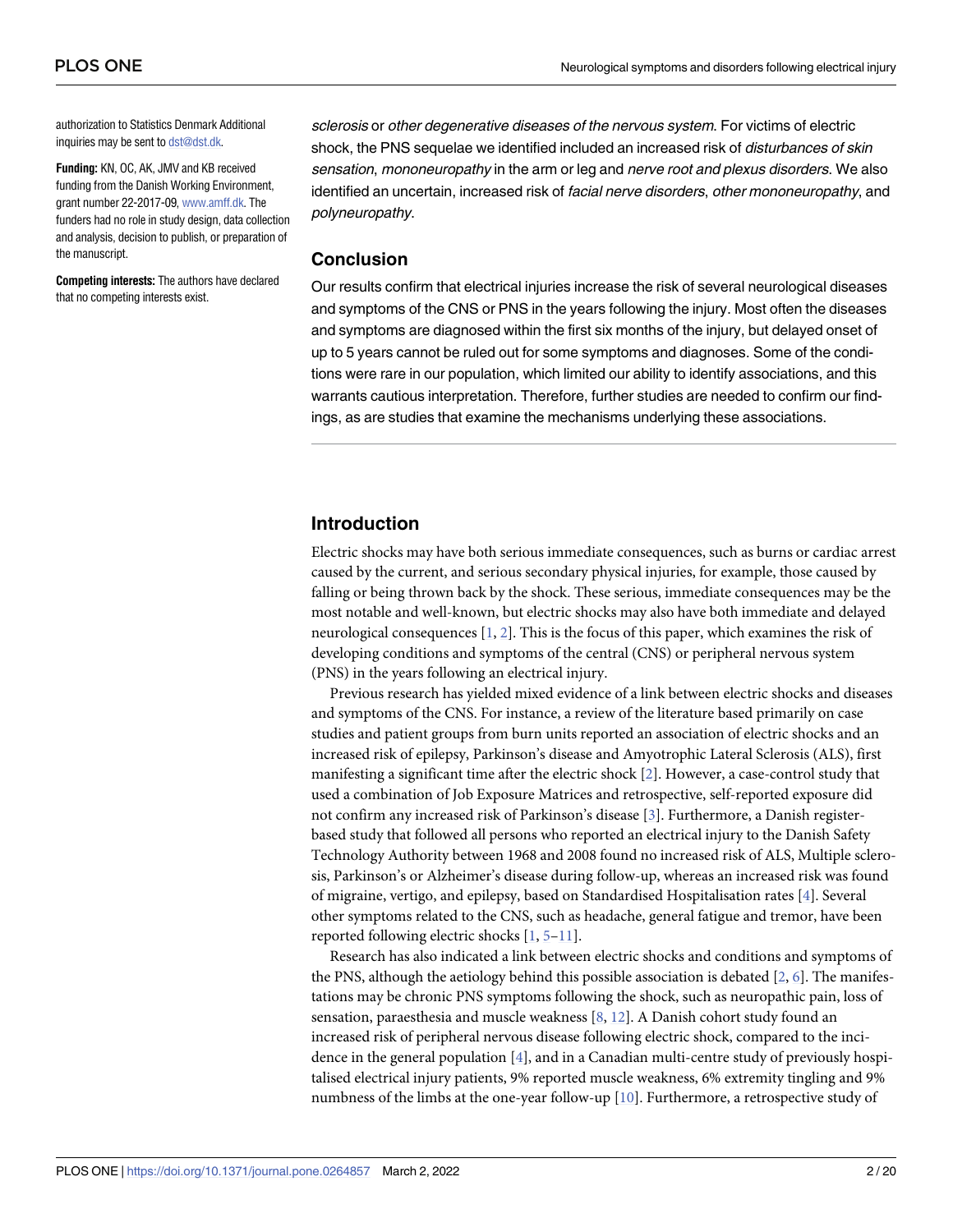<span id="page-2-0"></span>311 electrical workers suffering from electrical injuries found that 20 persons reported neurological sequelae, of which peripheral nervous disturbance comprised 90% [\[13\]](#page-18-0). Studies from burn units report a larger proportion of peripheral neuropathy following electrical burns, compared to non-electrical burns, and that high voltage injuries accounted for most of them [[14](#page-18-0), [15\]](#page-18-0). Several papers divide these injuries into low- and high-voltage injuries, as a measure of severity. However, this is probably too simplistic, as many other factors, such as duration, type of current, resistance of the tissue in the current's path and the humidity of surroundings are crucial for the consequences of the shock [\[1](#page-17-0), [6](#page-17-0)].

Generally, the literature on the neurological consequences of electric shocks is limited by retrospective designs, case studies and studies of selected patient groups, which are prone to recall and/or selection bias. Furthermore, there is a lack of comparison groups, so casuistic and descriptive cohort studies dominate the field, which is also reflected in reviews [\[1](#page-17-0), [2](#page-17-0)].

This study aims to employ a register-based, matched cohort study, to investigate whether individuals demonstrate a greater risk of neurological diseases and symptoms of the central or PNSs in the years following an electrical injury.

# **Materials and methods**

#### **Materials**

This study was a matched cohort study based on injuries registered in two population-based registers: The Danish National Patient Register (DNPR) and the register of work injuries reported to The Danish Working Environment Authority (DWEA). Furthermore, it included data from other population-based registers in Statistics Denmark, described in detail in the following sections.

The DNPR covers all hospital contacts in Denmark, including information regarding diagnoses and procedures carried out during in- and outpatient, and casualty department visits [\[16,](#page-18-0) [17\]](#page-18-0). Mandatory registration of accidents in the DNPR began in 2000. Before that, the diagnosis code DT754 was sometimes used to register accidents, but not necessarily, if the main problem following the accident was something else, such as a burn or unconsciousness. The DNPR began to use ICD-10 codes in 1994, and we had data that went to the end of 2016.

The DWEA register lists work injuries reported by employers, employees, unions and healthcare workers. In Denmark, it is mandatory for employers to report any work injury that results in sick leave lasting at least the day following the day of the injury. The DWEA register exists to support compensation claims, but the reporting system is also designed to provide an overview of work injuries [[18](#page-18-0)]. Statistics Denmark provided information on injuries from the DWEA register from 2005 to 2017.

The period studied covered registered Danish electrical injuries from 1994 to 2016, and we included electrical injuries from 1996 to 2014 in our analysis, to allow for at least two years prior to the injury, with no evidence of the sequelae of interest, and at least two years following the injury for the sequelae to develop.

Statistics Denmark is the central Danish registries and statistics authority. The range of topics covered includes the population register, which includes movement within and to/from Denmark, and nationality [[19](#page-18-0), [20](#page-18-0)]. Statistics Denmark also maintains employment and industry registers, based on the registers of employers/companies and taxpayers in Denmark [\[21\]](#page-18-0), and the register of deaths [\[22\]](#page-18-0). Injury records from the DNPR and the DWEA were linked to Statistics Denmark by the unique personal identification numbers (CPR number) and injury date/year. Each Danish citizen and registered migrant worker has a unique CPR number that links each person to demographic and work-related registries [\[23\]](#page-18-0). The CPR number is encrypted for researchers, so individuals could not be identified.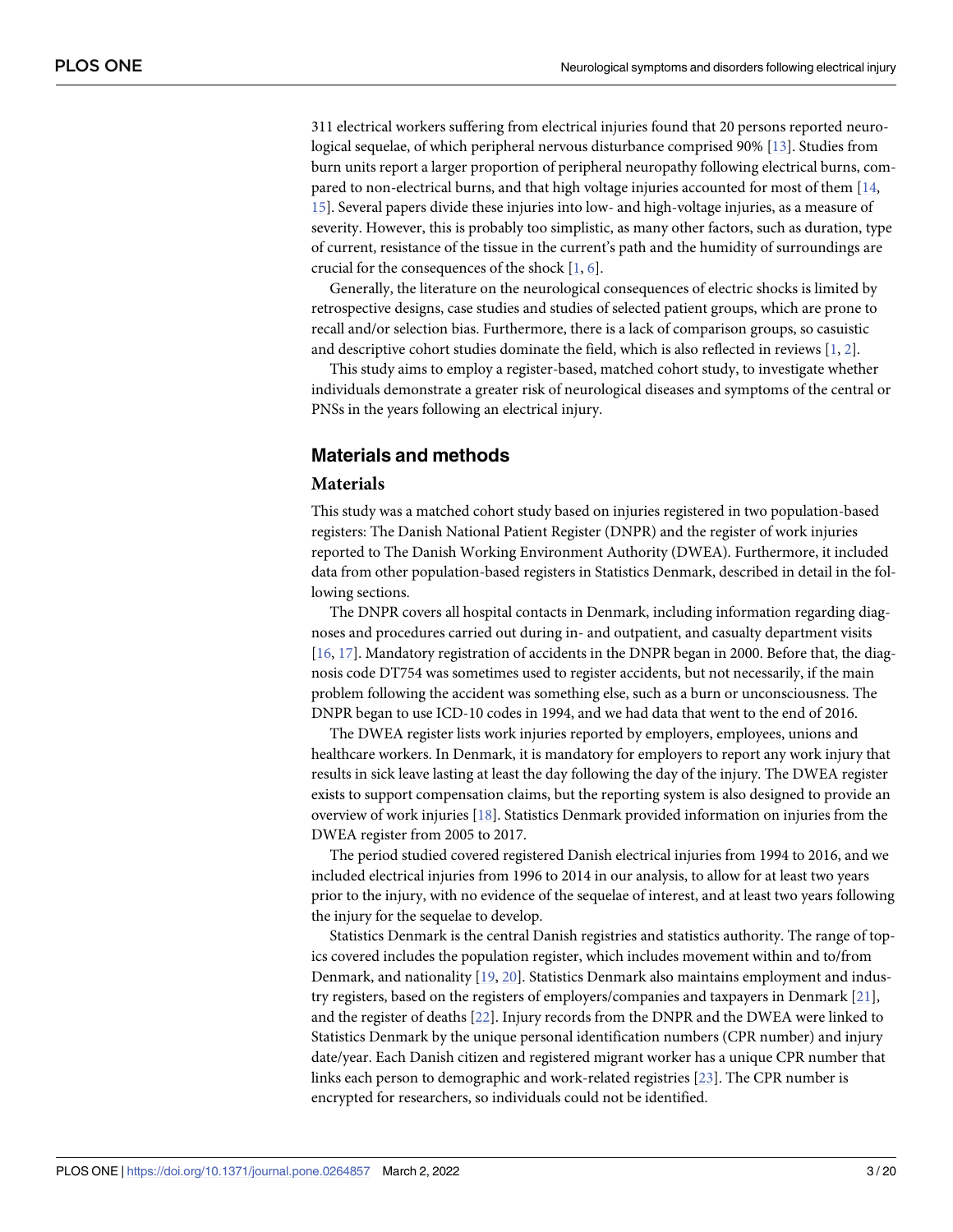<span id="page-3-0"></span>Participants' occupation was determined from the register-based labour-force statistics (RAS) register at Statistics Denmark by means of DISCO codes. DISCO is the official Danish version of International Standard Classification of Occupations (ISCO), prepared by the International Labour Organisation (ILO) [\[21\]](#page-18-0). Current working status was also derived from the RAS register, to define persons from the working population (employed, self-employed and assisting spouses, in contrast to unemployed, retired, studying or otherwise not working)

### **Methods**

**Participants.** The DNPR enabled us to identify patients with electrical injury (ICD10) diagnoses (DT754, EUHA10 and EUYZ203), related to contact with a hospital. The DT754 code was used throughout the period studied, whereas the two accident codes (EU\*) have been used only since 2000, when a separate injury register was established and subsequently included in the DNPR. Both hospitalisations and outpatient visits were included.

In the DWEA register, persons with electrical injuries were identified by information regarding cause of injury. Two different codes defined exposure: 'Acute/short exposure to welding arc or electrical arc' and 'Acute/short exposure to electricity or reception of electric charge in the body'.

If an injury was registered in both registers  $(+/- 7$  days), only the first registration was used, regardless of the register in which it appeared.

**Other variables.** Sex, age and occupation at time of being matched for this study were derived from Statistics Denmark, as was the date of emigration or death, if applicable. We registered whether the patient was part of the workforce at the time of the injury. If the injury was identified in the DNPR, it was not necessarily work-related, whereas all injuries in the DWEA register were occupational injuries.

For sensitivity analyses we calculated the total length of hospitalisation, including time in the casualty department, and derived the diagnoses of concussion (S06.0) and diabetes (E10-E14) from the DNPR. Not all injuries from the DWEA register could be assigned a length of hospitalisation, if we could not identify any hospital contact at the time of the injury (+/− 7 days).

**Matching.** Each patient was matched in three different ways with persons from the same data source (DNPR or DWEA).

*Match 1 –dislocation/sprain*. Electrical injury patients were matched with up to ten other patients with a dislocation/sprain (DS93 in the DNPR and 'sprains' in the DWEA register)

*Match 2 –eye injury*. Electrical injury patients were matched with up to ten other patients with an eye injury (DT15 in the DNPR). We could not identify eye injuries in the DWEA register.

The matching variables were sex, year of injury and age. For all matches, the match-persons were randomly chosen, if more than ten were available per patient. This randomisation made it possible for the same person to act as a match-person for more than one electrical injury, but only in that particular year, as only the first event was used. If a person had both an electrical injury and a dislocation/sprain within the same year, the person could not be matched to him/ herself. If it was impossible to match the exact age, the algorithm identified the closest person in age within the same 5 years' age group, but of the same sex and injury-year.

The diagnoses of dislocation/sprain and eye injury were chosen since they are frequent, and are not suspected of causing the types of outcomes being studied.

*Match 3 –Occupation*. Electrical injury patients were matched with up to ten other persons from the working population, of the same occupation-group, sex and age. The patient and the match-persons were working at the time of the match. However, the electrical injury registered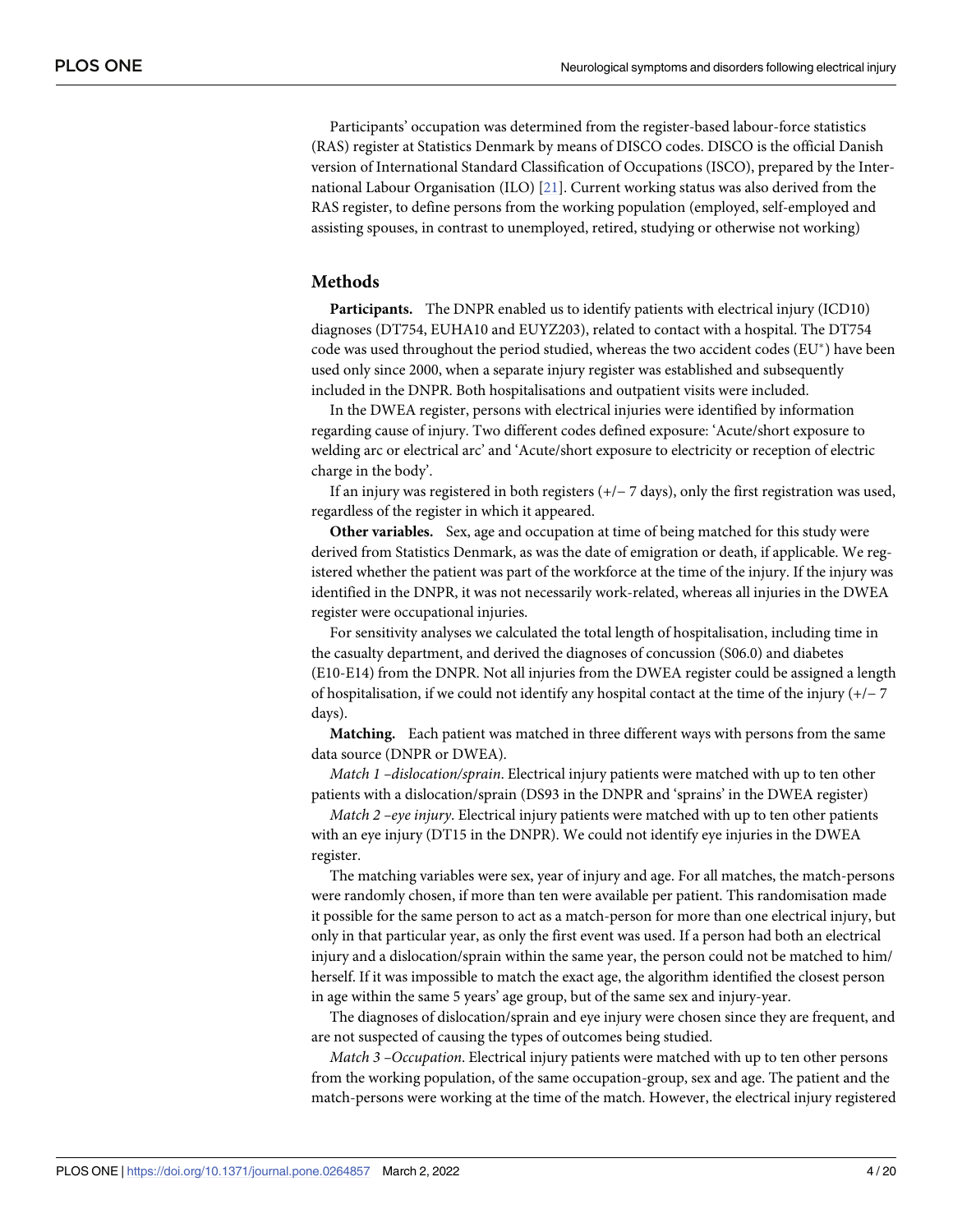in the DNPR could have happened outside work. Match-persons were assigned a fictive injury date, based on their match-person's injury, to be able to identify outcomes before and after a specific point in time. The purpose of this match was to determine whether persons with certain occupations presented a higher risk of the outcomes we were studying, due to socioeconomic factors or other occupational exposures than electrical shocks.

If a person had experienced more than one electrical injury during the period studied, only the first injury was included in this study. A person that had experienced an electrical injury was eligible as a match-person before and after the observation period (two years before and after the injury). Thus, one individual could be part of the data set more than once, if the time periods were separate. Persons with an injury that could not be matched with at least one match-person were excluded.

In the occupation match, all persons with an injury registered with the DWEA were defined as part of the working population, as their injury had occurred while working. However, not all were defined as part of the workforce by Statistics Denmark, probably because some had experienced their electrical injury while working a part-time job (students, interns or retired persons). Thus, 175 persons with an injury registered with the DWEA could not be matched in the occupation match, but only in the two injury matches with dislocation/sprain as controls.

**Outcomes.** We preselected a wide range of possible sequelae as outcomes, based on the literature, including reviews, original studies and case reports, and experience from clinical praxis at our department of occupational medicine. These outcomes were examined one by one. The outcomes related to the CNS with an ICD-10 diagnosis were: Spinal muscular atrophy and related syndromes (G12, G13), Parkinson's disease (G20, G21, G22), Dystonia (G24), Essential tremor (G25.0), Other degenerative diseases of nervous system (G31, G32), Multiple sclerosis (G35), Epilepsy (G40, G41), Migraine (G43), Headache (G44, R51), Vertigo (H81, H82, R41), Convulsions, not elsewhere classified (R56) and Abnormal involuntary movements (R25).

Outcomes related to the PNS were: Facial nerve disorders (G50, G51), Nerve root and plexus disorders (G54, G55), Mononeuropathy, arm (G56), Mononeuropathy, leg (G57), Other mononeuropathy (G58, G59), Polyneuropathy (G62, G63, G64) and Disturbances of skin sensation (R20).

**Statistical methods.** We compared the matched groups using conditional logistic regression for a range of time periods (six months to five years). We also did a conditional Cox regression for analyses of the complete follow-up period, including a subgroup analysis for matches 1 and 2, with persons who were part of the workforce at the time of the injury. We tested the proportional hazard assumption with Schoenfeld's residuals test. To simplify data analyses and maximise statistical power we analysed each diagnosis individually and did not look at differences in patterns in diagnoses for individuals or follow the course of diagnoses for individual patients or groups of patients. If persons (both electrical-injury patients and matchpersons) were registered with the outcome of interest before the matching day, they were excluded. This was done separately for each outcome, to keep the persons in the data set to examine the other outcomes. If an electrical injury patient was excluded, all their matching controls were also excluded, whereas match-persons were excluded individually, keeping the remaining match-persons and the exposed person in the data set. This means that for each analysis of a specific outcome, the study sample was different. These numbers are presented in [Table](#page-5-0) 1.

Electrical injury patients and match-persons who emigrated or died during follow-up were excluded from the date of this occurrence.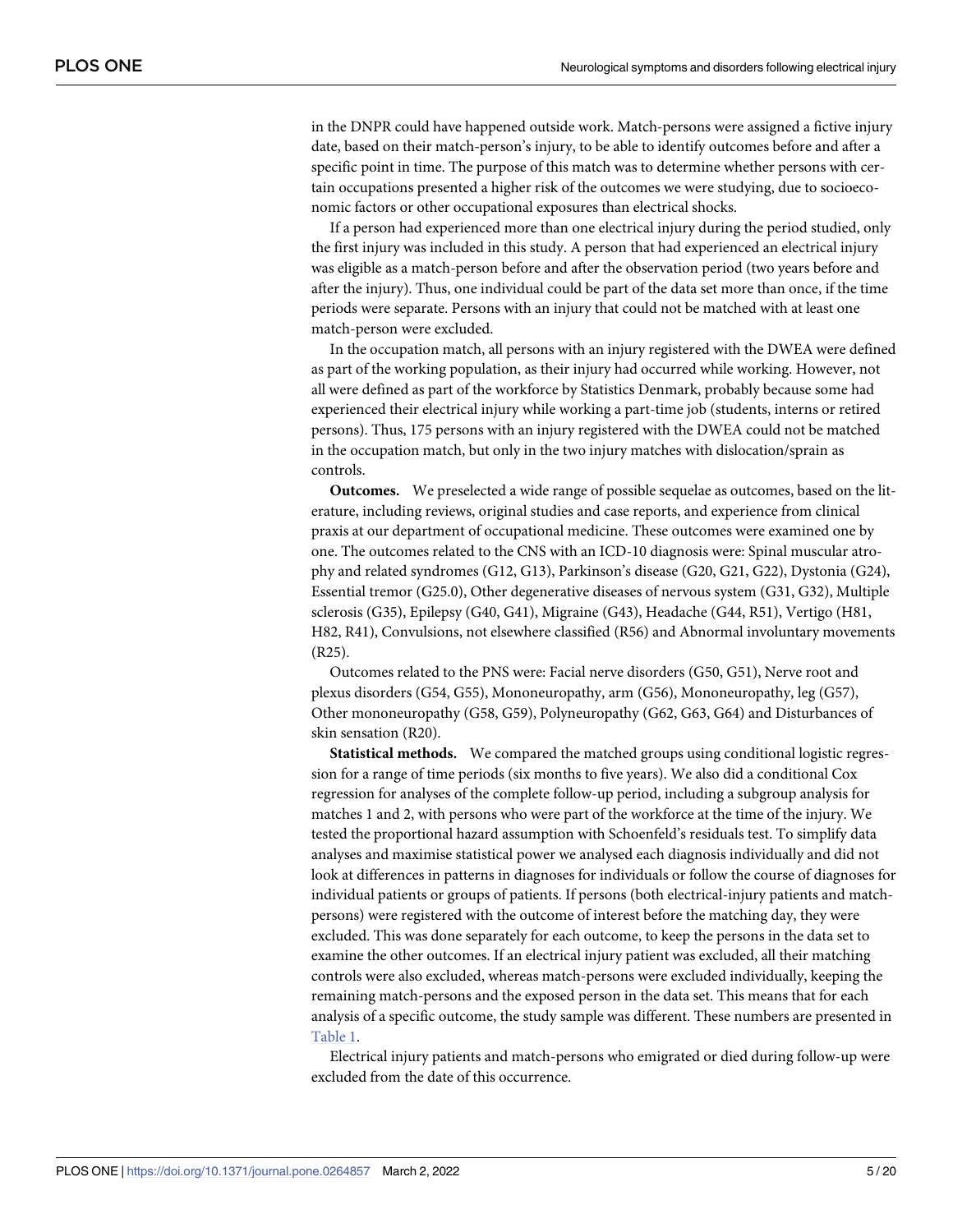|                                                         | Match 1: Dislocation/sprain                   |                                |                                       |                                               | Match 2: Eye                   |                                       | Match 3: Occupation                           |                                |                                       |  |
|---------------------------------------------------------|-----------------------------------------------|--------------------------------|---------------------------------------|-----------------------------------------------|--------------------------------|---------------------------------------|-----------------------------------------------|--------------------------------|---------------------------------------|--|
|                                                         | $(14.112$ injuries)                           |                                |                                       |                                               | $(13.387)$ injuries)           |                                       | $(11.466$ injuries)                           |                                |                                       |  |
|                                                         | <b>Excluded due</b><br>to previous<br>outcome | Diagnosed<br>during 5<br>years | Diagnosed<br>during full<br>follow-up | <b>Excluded</b> due<br>to previous<br>outcome | Diagnosed<br>during 5<br>years | Diagnosed<br>during full<br>follow-up | <b>Excluded</b> due<br>to previous<br>outcome | Diagnosed<br>during 5<br>years | Diagnosed<br>during full<br>follow-up |  |
| Outcome                                                 | $n(\%)$                                       | $n$ (%)                        | $n$ (%)                               | $n(\%)$                                       | $n$ (%)                        | n(%)                                  | $n$ (%)                                       | $n$ (%)                        | $n$ (%)                               |  |
| Central nerve system:                                   |                                               |                                |                                       |                                               |                                |                                       |                                               |                                |                                       |  |
| Spinal muscular<br>atrophy and related<br>syndromes     | $<$ 5                                         | $<$ 5                          | 6                                     | $<$ 5                                         | $<$ 5                          | 6                                     | $<$ 5                                         | $<$ 5                          | $<$ 5                                 |  |
| ICD-10: G12, G13                                        | (NA)                                          | (NA)                           | (NA)                                  | (NA)                                          | (NA)                           | (NA)                                  | (NA)                                          | (NA)                           | (NA)                                  |  |
| Parkinson's Disease                                     | $<$ 5                                         | $<$ 5                          | 5                                     | $<$ 5                                         | $<$ 5                          | $<$ 5                                 | $\boldsymbol{0}$                              | $<$ 5                          | $<$ 5                                 |  |
| ICD-10: G20, G21,<br>G22                                | (NA)                                          | (NA)                           | (NA)                                  | (NA)                                          | (NA)                           | (NA)                                  | (0.0)                                         | (NA)                           | (NA)                                  |  |
| <b>Essential tremor</b>                                 | $<$ 5                                         | $\boldsymbol{0}$               | $<$ 5                                 | $<$ 5                                         | $\boldsymbol{0}$               | $<$ 5                                 | $<$ 5                                         | $\mathbf{0}$                   | $<$ 5                                 |  |
| ICD-10: G25.0                                           | (NA)                                          | (0.0)                          | (NA)                                  | (NA)                                          | (0.0)                          | (NA)                                  | (NA)                                          | (0.0)                          | (NA)                                  |  |
| Other degenerative<br>diseases of the nervous<br>system | $<$ 5                                         | $<$ 5                          | 8                                     | $<$ 5                                         | $<$ 5                          | 7                                     | $\bf{0}$                                      | $<$ 5                          | 5                                     |  |
| ICD-10: G31, G32                                        | (NA)                                          | (NA)                           | (NA)                                  | (NA)                                          | (NA)                           | (NA)                                  | (0.0)                                         | (NA)                           | (0.0)                                 |  |
| Multiple sclerosis                                      | 17                                            | 21                             | 31                                    | 16                                            | 21                             | 31                                    | 14                                            | 14                             | 24                                    |  |
| ICD-10: G35                                             | (0.1)                                         | (0.1)                          | (0.2)                                 | (0.1)                                         | (0.2)                          | (0.2)                                 | (0.1)                                         | (0.1)                          | (0.2)                                 |  |
| Epilepsy                                                | 191                                           | 99                             | 140                                   | 187                                           | 98                             | 139                                   | 133                                           | 67                             | 102                                   |  |
| ICD-10: G40, G41                                        | (1.4)                                         | (0.7)                          | (1.0)                                 | (1.4)                                         | (0.7)                          | (1.1)                                 | (1.2)                                         | (0.6)                          | (0.9)                                 |  |
| Migraine                                                | 183                                           | 97                             | 181                                   | 172                                           | 90                             | 172                                   | 134                                           | 72                             | 142                                   |  |
| ICD-10: G43                                             | (1.3)                                         | (0.7)                          | (1.3)                                 | (1.3)                                         | (0.7)                          | (1.3)                                 | (1.2)                                         | (0.6)                          | (1.3)                                 |  |
| Headache                                                | 363                                           | 230                            | 436                                   | 353                                           | 212                            | 413                                   | 256                                           | 170                            | 333                                   |  |
| ICD-10: G44, R51                                        | (2.6)                                         | (1.7)                          | (3.2)                                 | (2.6)                                         | (1.6)                          | (3.2)                                 | (2.2)                                         | (1.5)                          | (3.0)                                 |  |
| Vertigo                                                 | 192                                           | 161                            | 331                                   | 184                                           | 156                            | 321                                   | 132                                           | 100                            | 227                                   |  |
| ICD-10: H81, H82,<br>R42                                | (1.4)                                         | (1.2)                          | (2.4)                                 | (1.4)                                         | (1.2)                          | (2.4)                                 | (1.2)                                         | (0.9)                          | (2.0)                                 |  |
| Dystonia                                                | 6                                             | 8                              | 16                                    | 6                                             | 8                              | 16                                    | 5                                             | 7                              | 14                                    |  |
| ICD-10: G24                                             | (0.0)                                         | (0.1)                          | (0.1)                                 | (0.0)                                         | (0.1)                          | (0.1)                                 | (0)                                           | (0.1)                          | (0.1)                                 |  |
| Convulsions, not<br>elsewhere classified                | 132                                           | 49                             | 84                                    | 126                                           | 47                             | 81                                    | 92                                            | 32                             | 56                                    |  |
| ICD-10: R56                                             | (0.9)                                         | (0.4)                          | (0.6)                                 | (0.9)                                         | (0.4)                          | (0.6)                                 | (0.8)                                         | (0.3)                          | (0.5)                                 |  |
| Abnormal involuntary<br>movements                       | 37                                            | 46                             | 88                                    | 37                                            | 44                             | 86                                    | 28                                            | 30                             | 68                                    |  |
| ICD-10: R25                                             | (0.3)                                         | (0.3)                          | (0.6)                                 | (0.3)                                         | (0.3)                          | (0.6)                                 | (0.2)                                         | (0.3)                          | (0.6)                                 |  |
| Peripheral nerve<br>system:                             |                                               |                                |                                       |                                               |                                |                                       |                                               |                                |                                       |  |
| Mononeuropathy, arm                                     | 214                                           | 202                            | 357                                   | 199                                           | 176                            | 330                                   | 169                                           | 158                            | 281                                   |  |
| ICD-10: G56                                             | (1.5)                                         | (1.5)                          | (2.6)                                 | (1.5)                                         | (1.3)                          | (2.5)                                 | (1.5)                                         | (1.4)                          | (2.5)                                 |  |
| Mononeuropathy, leg                                     | 35                                            | 24                             | 43                                    | 34                                            | 22                             | 40                                    | 27                                            | $21\,$                         | 34                                    |  |
| ICD-10: G57                                             | (0.2)                                         | (0.2)                          | (0.3)                                 | (0.3)                                         | (0.2)                          | (0.3)                                 | (0.2)                                         | (0.2)                          | (0.3)                                 |  |
| Other<br>mononeuropathy                                 | 5                                             | $<$ 5                          | 11                                    | 5                                             | $<$ 5                          | 11                                    | $<$ 5                                         | ${<}5\,$                       | 8                                     |  |
| ICD-10: G58, G59                                        | (0)                                           | (NA)                           | (0.1)                                 | (0)                                           | (NA)                           | (0.1)                                 | (NA)                                          | (NA)                           | (NA)                                  |  |
| Polyneuropathy                                          | $18\,$                                        | 25                             | 55                                    | 17                                            | 23                             | 52                                    | 13                                            | 13                             | 37                                    |  |
| ICD-10: G62, G63,<br>G64                                | (0.1)                                         | (0.2)                          | (0.4)                                 | (0.1)                                         | (0.2)                          | (0.4)                                 | (0.1)                                         | (0.1)                          | (0.3)                                 |  |

<span id="page-5-0"></span>**[Table](#page-7-0) 1. Exclusions and diagnoses of electrical injured individuals for each of the three matches.**

(*Continued*)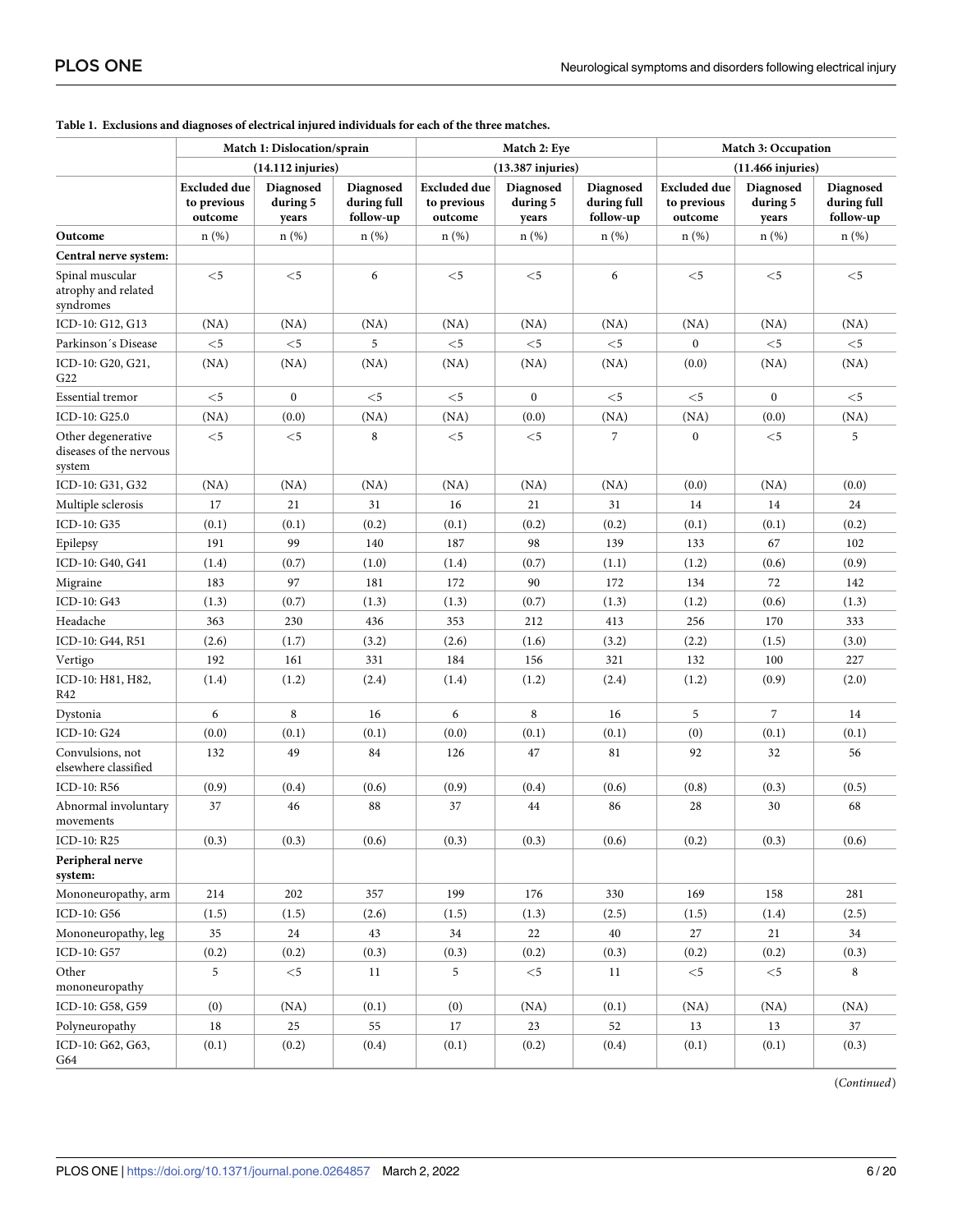|                                    |                                               | Match 1: Dislocation/sprain    |                                       |                                               | Match 2: Eye                   |                                       | Match 3: Occupation                           |                                |                                       |  |
|------------------------------------|-----------------------------------------------|--------------------------------|---------------------------------------|-----------------------------------------------|--------------------------------|---------------------------------------|-----------------------------------------------|--------------------------------|---------------------------------------|--|
|                                    | $(14.112$ injuries)                           |                                |                                       |                                               | $(13.387)$ injuries)           |                                       | $(11.466$ injuries)                           |                                |                                       |  |
|                                    | <b>Excluded due</b><br>to previous<br>outcome | Diagnosed<br>during 5<br>vears | Diagnosed<br>during full<br>follow-up | <b>Excluded due</b><br>to previous<br>outcome | Diagnosed<br>during 5<br>years | Diagnosed<br>during full<br>follow-up | <b>Excluded due</b><br>to previous<br>outcome | Diagnosed<br>during 5<br>vears | Diagnosed<br>during full<br>follow-up |  |
| Facial nerve disorders             | 52                                            | 21                             | 63                                    | 50                                            | 18                             | 58                                    | 34                                            | 18                             | 52                                    |  |
| ICD-10: G50, G51                   | (0.4)                                         | (0.1)                          | (0.4)                                 | (0.4)                                         | (0.1)                          | (0.4)                                 | (0.3)                                         | (0.2)                          | (0.5)                                 |  |
| Nerve root and plexus<br>disorders | 25                                            | 18                             | 26                                    | 23                                            | 16                             | 24                                    | 19                                            | 15                             | 23                                    |  |
| ICD-10: G54, G55                   | (0.2)                                         | (0.1)                          | (0.2)                                 | (0.2)                                         | (0.1)                          | (0.2)                                 | (0.2)                                         | (0.1)                          | (0.2)                                 |  |
| Disturbances of skin<br>sensation  | 23                                            | 28                             | 60                                    | 21                                            | 27                             | 59                                    | 16                                            | 17                             | 38                                    |  |
| ICD-10: R20                        | (0.2)                                         | (0.2)                          | (0.4)                                 | (0.2)                                         | (0.2)                          | (0.4)                                 | (0.1)                                         | (0.1)                          | (0.3)                                 |  |

#### <span id="page-6-0"></span>**Table 1.** (Continued)

#### NA: not able to calculate

Due to Statistic Denmarks rules of reporting data, cells with less than five persons are given the same value: *<*5.

<https://doi.org/10.1371/journal.pone.0264857.t001>

In sensitivity analyses, we used length of hospitalisation as a proxy for severity, given the probability that the most severe accidents would result in longer hospital stays. Therefore, we excluded patients who were hospitalised for less than one day, to determine whether the more severe injuries would reveal stronger associations with outcomes. As several authors have described traumatic brain injuries related to electrical injury [[24](#page-18-0), [25](#page-18-0)], we carried out additional analyses in which we excluded patients who were registered as diagnosed with concussion (S06.0) during the same hospitalisation as the electrical injury, to rule out a traumatic head injury being the cause of the outcome, that is, when a patient had fallen. In such cases, the outcomes could be related to post-commotional syndrome. For the outcomes related to the PNS, we adjusted for a previous diabetes diagnosis (E10-E14), as this could be a possible independent risk factor for the outcomes. Furthermore, we analysed whether persons who were diagnosed with *Epilepsy* after an electrical injury had been diagnosed with *Convulsions* (R56) before the injury, given the probability that convulsions could have caused the electrical injury, and indicate that the person already suffered from (undiagnosed) epilepsy at the time of the injury. Finally, to investigate possible late onset effects of the electrical injury, we carried out a supplementary analysis for the most frequent outcomes, where we excluded individuals who reported the outcome before each follow-up period. All sensitivity analyses were carried out in match 1 only.

## **Results**

We identified 20,155 electrical injuries in the DNPR and 1,810 in the DWEA register. After excluding persons under 18 years, persons without a valid CPR number and persons who died within the first 2 days of their accident, there was an overlap of 817 persons from the two registers. Invalid CPR numbers may reflect entries for tourists or migrant workers in the DNPR and DWEA registers, or possible mistyping in the DWEA register. When the overlap was eliminated and only the first electrical injury for each person kept, we had 14,112 injures (13,317 injuries from the DNPR and 795 from the DWEA prioritising DWEA registrations over DNPR if there was a double registration). These were used for match 1 (distorsion). For match 2 (eye) we identified 13,387 DNPR injuries. For match 3 (occupation) we excluded 2,646 persons who were not in the workforce. Here, we had 10,764 injuries from the DNPR and 702 from the DWEA register available for the occupation match. A match with 10 match-persons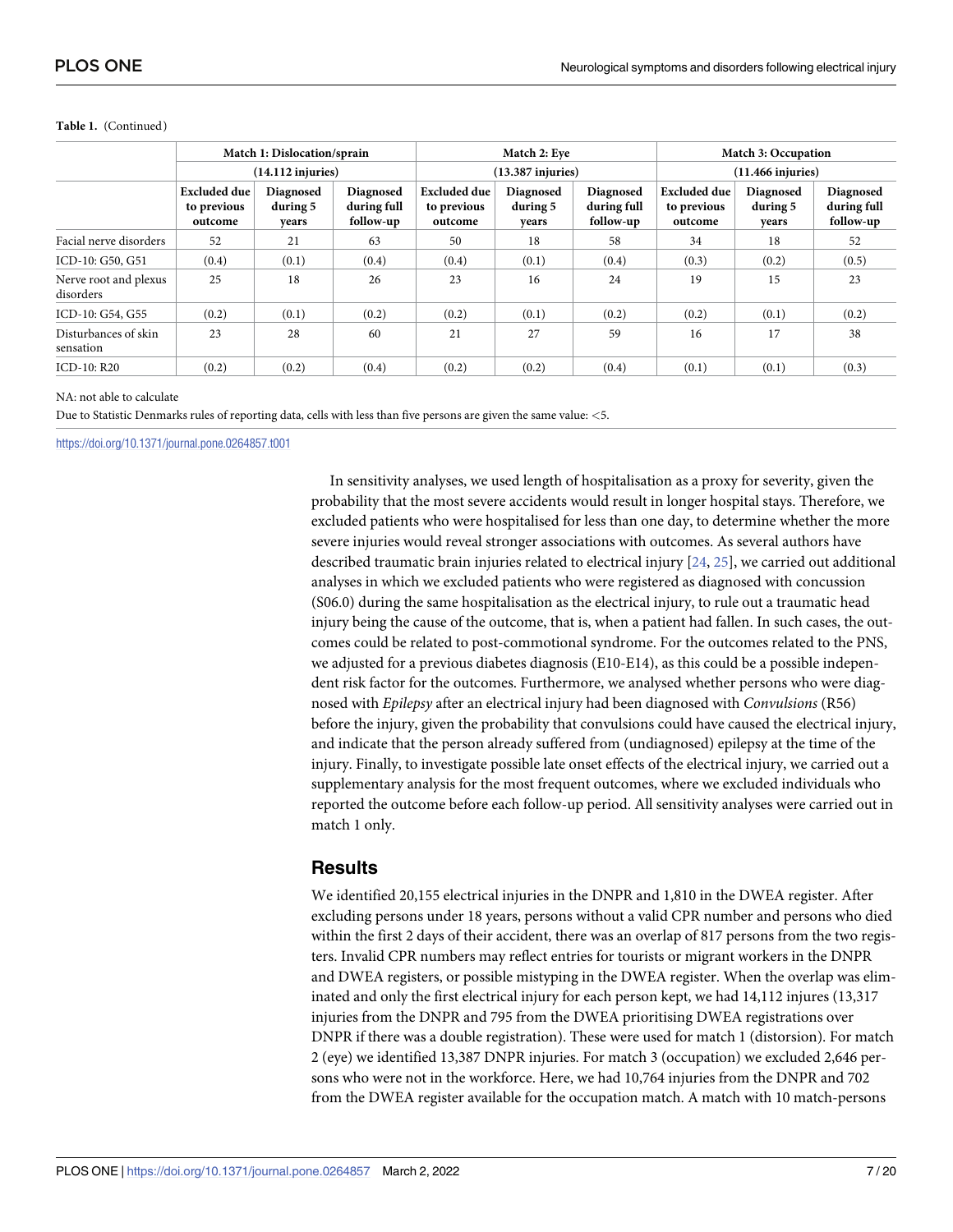<span id="page-7-0"></span>was possible for almost all electrical injuries, before the exclusions. A full flowchart of the study has been published previously in [\[26\]](#page-18-0).

Most of the injuries happened to men (85.4% in DWEA and 76.4% in DNPR), and younger persons (*<*40 years) were overrepresented (60.3% in DWEA and 74.7% in DNPR). The occupations with most injuries were craft workers (50.1% in DWEA and 36.9% in DNPR), but service and sales workers were also overrepresented (8.8% in DWEA and 11.3% in DNPR), even when comparing to the distribution of occupations in Denmark. Only 1/5 of the injuries led to hospitalisation for one day or more (19.4% in DWEA and 21.9% in DNPR). More details on the study population can be found in [\[26\]](#page-18-0).

The frequency of the examined outcomes varied greatly in our data set. Some of the diagnoses, such as *migraine*, *headache*, *vertigo* and *mononeuropathy in the arm* were common, whereas others were rare [\(Table](#page-5-0) 1). In particular, the outcomes of *spinal muscular atrophy and related syndromes*, *Parkinson's disease*, *essential tremor*, *multiple sclerosis*, *dystonia*, *other degenerative diseases of the nervous system* and *other mononeuropathies* were rare, with fewer than 20 cases during full follow-up, and nearly none during the first five years.

The rarity of some of the outcomes affects the precision of the estimates of association, especially the estimates with short follow-ups, which are not always possible to estimate or have wide confidence intervals. We provide the results for these underpowered analyses, but encourage cautious interpretation [\(Table](#page-8-0) 2).

For the diagnoses related to the CNS, we found clear patterns of association with previous electrical injury for *epilepsy*, *migraine*, *headache* and *vertigo* across almost all match groups and time periods, with odds ratios of about 1.5 to 2.0, and similar hazard ratios in the time-to-event analyses ([Table](#page-8-0) 2). The patterns of association were a little less clear for *convulsions* and *abnormal involuntary movements*, but generally showed odds ratios between 2.0 and 4.0, and hazard ratios of about 1.5 to 2.0 in the time-to-event analyses. We found an association with *spinal muscular atrophy* with high odds ratios in match 2 at 6 and 12 months, however, this was based on very few cases. This was also the case for *dystonia*, where the time-to-event analysis showed a hazard ratio of about 2 in matches 1 and 3, whereas no associations were apparent in the analyses of specific time periods. Thus, for both these diagnoses the associations are uncertain, due to the small number of cases available for the analyses. We did not find any associations between electrical injuries and *Parkinson's disease*, *essential tremor*, *multiple sclerosis* or *other degenerative diseases of the nervous system*, which were also rare outcomes in our data (see [Table](#page-5-0) 1).

For the diagnoses related to the PNS, we found odds ratios of about 4 to 6 across match groups for *disturbances of skin sensation* in the first 6 months after an electrical injury, which decreased at later points in time. The pattern of associations was somewhat the same for *nerve root and plexus disorders*, where the odds ratios were about 3 to 5 across match groups at 6 and 12 months, and decreased in the analyses of longer time periods, whereas no increased risk was seen in the time-to-event analysis. We also found an increased risk of *mononeuropathy* in the arm or leg. For *mononeuropathy in the arm*, the increased risk was identified in matches 1 and 3, but not in match 2. There were odds ratios of 1.7 to 2.0 at 6 months, which decreased to about 1.5 at later dates, and there was a hazard ratio of about 1.3 to 1.4 in the time-to-event analyses. *Mononeuropathy in the leg* was rarer, and here we identified the increased risk in matches 2 and 3, but not in match 1. There were odds ratios of 2.6 to 3.0 at 6 and 12 months, which decreased in the analyses at later dates, and no increased risk was seen in the time-toevent analysis. For the remaining three diagnoses related to the PNS, the patterns of associations with electrical injury were less certain, probably due to the rarity of the cases. *Other mononeuropathy* showed an increased risk in the time-to-event analysis for match 3, with a hazard ratio of 2.9 and an odds ratio of 4.3, with a wide confidence interval at 3 years. For *facial nerve disorders*, the time-to-event analysis showed an increased risk for match 3, whereas no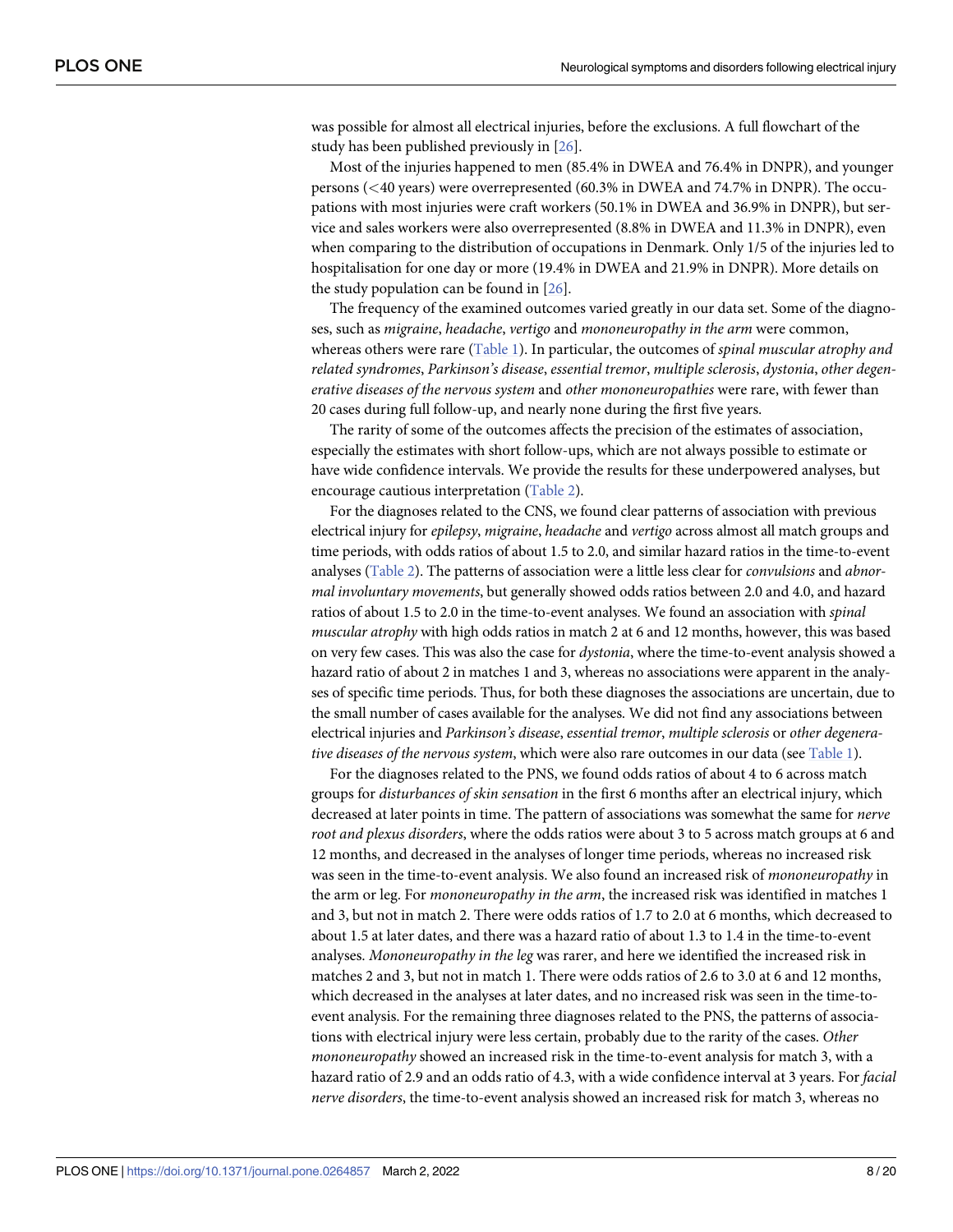| Match<br><b>HR</b><br><b>HR</b><br><b>OR</b><br><b>OR</b><br><b>OR</b><br><b>OR</b><br><b>OR</b><br><b>OR</b><br>$\ast$<br>$\ast$<br>1 Dislocation/<br>1.14<br>1.36<br>6.67<br>2.50<br>1.81<br>1.25<br>sprain<br>[0.30; 6.24]<br>[0.41; 3.22]<br>[1.11; 39.90]<br>[0.53; 11.77]<br>[0.40; 8.20]<br>[0.29; 5.43]<br>1.21<br>1.03<br>20.00<br>6.67<br>2.86<br>2 Eye<br>2.00<br>1.54<br>1.43<br>[0.43; 3.42]<br>[1.11; 39.90]<br>[0.59; 13.75]<br>[0.44; 9.13]<br>[0.35; 6.82]<br>[0.32; 6.29]<br>[0.23; 4.51]<br>[1.81;220.56]<br>1.00<br>3 Occupation<br>[0.23; 4.28]<br>×.<br>$\ast$<br>$\ast$<br>0.78<br>0.94<br>4.00<br>2.00<br>1 Dislocation/<br>3.33<br>sprain<br>[0.27; 3.29]<br>[0.78; 20.62]<br>[0.90; 12.31]<br>[0.58; 6.91]<br>[0.28; 2.16]<br>$\ast$<br>$\ast$<br>×.<br>0.64<br>0.42<br>2 Eye<br>1.25<br>2.22<br>1.25<br>[0.20;2.05]<br>[0.10;1.81]<br>[0.16; 9.99]<br>[0.48;10.28]<br>[0.28; 5.44]<br>$\ast$<br>$\ast$<br>$\ast$<br>1.03<br>3 Occupation<br>2.50<br>1.42<br>1.43<br>[0.32; 3.40]<br>[0.32; 6.29]<br>[0.32; 6.29]<br>[0.53;11.77]<br>$\ast$<br>$\ast$<br>$\ast$<br>1 Dislocation/<br>1.03<br>0.91<br>$\ast$<br>sprain<br>[0.32; 3.40]<br>[0.21; 3.96]<br>$\ast$<br>$\ast$<br>$\ast$<br>$\ast$<br>$\ast$<br>$\ast$<br>0.92<br>0.93<br>2 Eye<br>[0.29; 3.05]<br>[0.21; 4.08]<br>$\ast$<br>$\ast$<br>$\ast$<br>$\ast$<br>$\ast$<br>1.00<br>3 Occupation<br>[0.23; 4.26]<br>×.<br>$\ast$<br>$\ast$<br>$\ast$<br>1 Dislocation/<br>0.77<br>0.81<br>1.01<br>0.30<br>sprain<br>[0.35; 2.86]<br>[0.37;1.75]<br>[0.04;2.22]<br>[0.24, 2.49]<br>$\ast$<br>$\ast$<br>$\ast$<br>$\ast$<br>0.81<br>1.01<br>0.30<br>0.77<br>2 Eye<br>[0.37;1.75]<br>[0.35; 2.86]<br>[0.04;2.22]<br>[0.24, 2.49]<br>$\ast$<br>$\ast$<br>$\ast$<br>$\ast$<br>¥<br>1.66<br>2.50<br>3 Occupation<br>[0.65; 4.30]<br>[0.53;11.77]<br>1 Dislocation/<br>0.99<br>0.98<br>1.08<br>0.96<br>0.62<br>1.30<br>1.11<br>1.02<br>Multiple sclerosis<br>sprain<br>[0.08; 4.68]<br>[0.62; 1.56]<br>[0.56; 1.64]<br>[0.39; 4.33]<br>[0.39; 2.45]<br>[0.54;2.15]<br>[0.60; 2.07]<br>[0.56; 1.84]<br>1.13<br>0.92<br>2.00<br>1.56<br>1.43<br>1.58<br>1.39<br>1.22<br>2 Eye<br>[0.74; 2.62]<br>[0.67;2.23]<br>[0.71;1.79]<br>[0.54; 1.59]<br>[0.18; 11.61]<br>[0.58; 6.91]<br>[0.61; 4.01]<br>[0.78; 3.18]<br>1.02<br>0.59<br>0.94<br>0.91<br>0.91<br>3 Occupation<br>1.43<br>0.75<br>[0.60; 1.73]<br>[0.18; 11.61]<br>[0.08; 4.42]<br>[0.23; 2.42]<br>[0.38; 2.36]<br>[0.39;2.10]<br>[0.42;1.97]<br>1 Dislocation/<br>1.13<br>1.35<br>1.27<br>1.14<br>1.54<br>1.42<br>1.42<br>1.37<br>sprain<br>$[0.90;1.43]$ ^<br>[0.57; 2.27]<br>[1.02;2.33]<br>[1.00;2.02]<br>$[1.02;1.77]$ <sup>^</sup><br>[0.50; 3.28]<br>[1.04;1.93]<br>[1.03;1.83]<br>2 Eye<br>1.26<br>1.31<br>1.37<br>1.06<br>1.79<br>$1.50\,$<br>1.57<br>1.53<br>$[1.00;1.59]$ ^<br>[1.10;2.05]<br>[1.00;1.73]<br>[0.54; 3.48]<br>[0.51;2.20)<br>[1.11;2.60]<br>[1.10;2.25]<br>[1.14;2.05]<br>$1.55\,$<br>2.30<br>1.99<br>$2.05\,$<br>1.97<br>3 Occupation<br>1.58<br>1.71<br>$[1.18;2.03]$ ^<br>[0.47; 5.34]<br>[0.72; 4.06]<br>[1.40; 3.79]<br>[1.29; 3.05]<br>[1.40; 3.01]<br>[1.39;2.79]<br>1 Dislocation/<br>1.51<br>1.59<br>1.52<br>Migraine<br>1.82<br>1.33<br>1.57<br>1.44<br>1.46<br>sprain<br>[1.28;1.79]<br>[1.32;1.93]<br>[0.96; 3.47]<br>[0.81;2.17]<br>[1.12;2.20]<br>[1.08;1.91]<br>[1.19; 1.94]<br>[1.16; 1.85]<br>1.55<br>1.58<br>1.75<br>1.60<br>1.68<br>1.57<br>1.69<br>1.58<br>2 Eye |                                                      |  | Time to<br>event | Time to event<br>Workforce only | 0-6 months   | $0 - 12$<br>months | $0-2$ years  | $0-3$ years | $0-4$ years | $0-5$ years |
|-------------------------------------------------------------------------------------------------------------------------------------------------------------------------------------------------------------------------------------------------------------------------------------------------------------------------------------------------------------------------------------------------------------------------------------------------------------------------------------------------------------------------------------------------------------------------------------------------------------------------------------------------------------------------------------------------------------------------------------------------------------------------------------------------------------------------------------------------------------------------------------------------------------------------------------------------------------------------------------------------------------------------------------------------------------------------------------------------------------------------------------------------------------------------------------------------------------------------------------------------------------------------------------------------------------------------------------------------------------------------------------------------------------------------------------------------------------------------------------------------------------------------------------------------------------------------------------------------------------------------------------------------------------------------------------------------------------------------------------------------------------------------------------------------------------------------------------------------------------------------------------------------------------------------------------------------------------------------------------------------------------------------------------------------------------------------------------------------------------------------------------------------------------------------------------------------------------------------------------------------------------------------------------------------------------------------------------------------------------------------------------------------------------------------------------------------------------------------------------------------------------------------------------------------------------------------------------------------------------------------------------------------------------------------------------------------------------------------------------------------------------------------------------------------------------------------------------------------------------------------------------------------------------------------------------------------------------------------------------------------------------------------------------------------------------------------------------------------------------------------------------------------------------------------------------------------------------------------------------------------------------------------------------------------------------------------------------------------------------------------------------------------------------------------------------------|------------------------------------------------------|--|------------------|---------------------------------|--------------|--------------------|--------------|-------------|-------------|-------------|
|                                                                                                                                                                                                                                                                                                                                                                                                                                                                                                                                                                                                                                                                                                                                                                                                                                                                                                                                                                                                                                                                                                                                                                                                                                                                                                                                                                                                                                                                                                                                                                                                                                                                                                                                                                                                                                                                                                                                                                                                                                                                                                                                                                                                                                                                                                                                                                                                                                                                                                                                                                                                                                                                                                                                                                                                                                                                                                                                                                                                                                                                                                                                                                                                                                                                                                                                                                                                                                           | Outcome                                              |  |                  |                                 |              |                    |              |             |             |             |
|                                                                                                                                                                                                                                                                                                                                                                                                                                                                                                                                                                                                                                                                                                                                                                                                                                                                                                                                                                                                                                                                                                                                                                                                                                                                                                                                                                                                                                                                                                                                                                                                                                                                                                                                                                                                                                                                                                                                                                                                                                                                                                                                                                                                                                                                                                                                                                                                                                                                                                                                                                                                                                                                                                                                                                                                                                                                                                                                                                                                                                                                                                                                                                                                                                                                                                                                                                                                                                           | Central nerve system:                                |  |                  |                                 |              |                    |              |             |             |             |
|                                                                                                                                                                                                                                                                                                                                                                                                                                                                                                                                                                                                                                                                                                                                                                                                                                                                                                                                                                                                                                                                                                                                                                                                                                                                                                                                                                                                                                                                                                                                                                                                                                                                                                                                                                                                                                                                                                                                                                                                                                                                                                                                                                                                                                                                                                                                                                                                                                                                                                                                                                                                                                                                                                                                                                                                                                                                                                                                                                                                                                                                                                                                                                                                                                                                                                                                                                                                                                           | Spinal muscular atrophy and                          |  |                  |                                 |              |                    |              |             |             |             |
|                                                                                                                                                                                                                                                                                                                                                                                                                                                                                                                                                                                                                                                                                                                                                                                                                                                                                                                                                                                                                                                                                                                                                                                                                                                                                                                                                                                                                                                                                                                                                                                                                                                                                                                                                                                                                                                                                                                                                                                                                                                                                                                                                                                                                                                                                                                                                                                                                                                                                                                                                                                                                                                                                                                                                                                                                                                                                                                                                                                                                                                                                                                                                                                                                                                                                                                                                                                                                                           | related syndromes                                    |  |                  |                                 |              |                    |              |             |             |             |
|                                                                                                                                                                                                                                                                                                                                                                                                                                                                                                                                                                                                                                                                                                                                                                                                                                                                                                                                                                                                                                                                                                                                                                                                                                                                                                                                                                                                                                                                                                                                                                                                                                                                                                                                                                                                                                                                                                                                                                                                                                                                                                                                                                                                                                                                                                                                                                                                                                                                                                                                                                                                                                                                                                                                                                                                                                                                                                                                                                                                                                                                                                                                                                                                                                                                                                                                                                                                                                           | ICD-10: G12, G13                                     |  |                  |                                 |              |                    |              |             |             |             |
|                                                                                                                                                                                                                                                                                                                                                                                                                                                                                                                                                                                                                                                                                                                                                                                                                                                                                                                                                                                                                                                                                                                                                                                                                                                                                                                                                                                                                                                                                                                                                                                                                                                                                                                                                                                                                                                                                                                                                                                                                                                                                                                                                                                                                                                                                                                                                                                                                                                                                                                                                                                                                                                                                                                                                                                                                                                                                                                                                                                                                                                                                                                                                                                                                                                                                                                                                                                                                                           |                                                      |  |                  |                                 |              |                    |              |             |             |             |
|                                                                                                                                                                                                                                                                                                                                                                                                                                                                                                                                                                                                                                                                                                                                                                                                                                                                                                                                                                                                                                                                                                                                                                                                                                                                                                                                                                                                                                                                                                                                                                                                                                                                                                                                                                                                                                                                                                                                                                                                                                                                                                                                                                                                                                                                                                                                                                                                                                                                                                                                                                                                                                                                                                                                                                                                                                                                                                                                                                                                                                                                                                                                                                                                                                                                                                                                                                                                                                           |                                                      |  |                  |                                 |              |                    |              |             |             |             |
|                                                                                                                                                                                                                                                                                                                                                                                                                                                                                                                                                                                                                                                                                                                                                                                                                                                                                                                                                                                                                                                                                                                                                                                                                                                                                                                                                                                                                                                                                                                                                                                                                                                                                                                                                                                                                                                                                                                                                                                                                                                                                                                                                                                                                                                                                                                                                                                                                                                                                                                                                                                                                                                                                                                                                                                                                                                                                                                                                                                                                                                                                                                                                                                                                                                                                                                                                                                                                                           |                                                      |  |                  |                                 |              |                    |              |             |             |             |
|                                                                                                                                                                                                                                                                                                                                                                                                                                                                                                                                                                                                                                                                                                                                                                                                                                                                                                                                                                                                                                                                                                                                                                                                                                                                                                                                                                                                                                                                                                                                                                                                                                                                                                                                                                                                                                                                                                                                                                                                                                                                                                                                                                                                                                                                                                                                                                                                                                                                                                                                                                                                                                                                                                                                                                                                                                                                                                                                                                                                                                                                                                                                                                                                                                                                                                                                                                                                                                           | Parkinson's Disease                                  |  |                  |                                 |              |                    |              |             |             |             |
|                                                                                                                                                                                                                                                                                                                                                                                                                                                                                                                                                                                                                                                                                                                                                                                                                                                                                                                                                                                                                                                                                                                                                                                                                                                                                                                                                                                                                                                                                                                                                                                                                                                                                                                                                                                                                                                                                                                                                                                                                                                                                                                                                                                                                                                                                                                                                                                                                                                                                                                                                                                                                                                                                                                                                                                                                                                                                                                                                                                                                                                                                                                                                                                                                                                                                                                                                                                                                                           | ICD-10: G20, G21, G22                                |  |                  |                                 |              |                    |              |             |             |             |
|                                                                                                                                                                                                                                                                                                                                                                                                                                                                                                                                                                                                                                                                                                                                                                                                                                                                                                                                                                                                                                                                                                                                                                                                                                                                                                                                                                                                                                                                                                                                                                                                                                                                                                                                                                                                                                                                                                                                                                                                                                                                                                                                                                                                                                                                                                                                                                                                                                                                                                                                                                                                                                                                                                                                                                                                                                                                                                                                                                                                                                                                                                                                                                                                                                                                                                                                                                                                                                           |                                                      |  |                  |                                 |              |                    |              |             |             |             |
|                                                                                                                                                                                                                                                                                                                                                                                                                                                                                                                                                                                                                                                                                                                                                                                                                                                                                                                                                                                                                                                                                                                                                                                                                                                                                                                                                                                                                                                                                                                                                                                                                                                                                                                                                                                                                                                                                                                                                                                                                                                                                                                                                                                                                                                                                                                                                                                                                                                                                                                                                                                                                                                                                                                                                                                                                                                                                                                                                                                                                                                                                                                                                                                                                                                                                                                                                                                                                                           |                                                      |  |                  |                                 |              |                    |              |             |             |             |
|                                                                                                                                                                                                                                                                                                                                                                                                                                                                                                                                                                                                                                                                                                                                                                                                                                                                                                                                                                                                                                                                                                                                                                                                                                                                                                                                                                                                                                                                                                                                                                                                                                                                                                                                                                                                                                                                                                                                                                                                                                                                                                                                                                                                                                                                                                                                                                                                                                                                                                                                                                                                                                                                                                                                                                                                                                                                                                                                                                                                                                                                                                                                                                                                                                                                                                                                                                                                                                           |                                                      |  |                  |                                 |              |                    |              |             |             |             |
|                                                                                                                                                                                                                                                                                                                                                                                                                                                                                                                                                                                                                                                                                                                                                                                                                                                                                                                                                                                                                                                                                                                                                                                                                                                                                                                                                                                                                                                                                                                                                                                                                                                                                                                                                                                                                                                                                                                                                                                                                                                                                                                                                                                                                                                                                                                                                                                                                                                                                                                                                                                                                                                                                                                                                                                                                                                                                                                                                                                                                                                                                                                                                                                                                                                                                                                                                                                                                                           |                                                      |  |                  |                                 |              |                    |              |             |             |             |
|                                                                                                                                                                                                                                                                                                                                                                                                                                                                                                                                                                                                                                                                                                                                                                                                                                                                                                                                                                                                                                                                                                                                                                                                                                                                                                                                                                                                                                                                                                                                                                                                                                                                                                                                                                                                                                                                                                                                                                                                                                                                                                                                                                                                                                                                                                                                                                                                                                                                                                                                                                                                                                                                                                                                                                                                                                                                                                                                                                                                                                                                                                                                                                                                                                                                                                                                                                                                                                           | <b>Essential</b> tremor                              |  |                  |                                 |              |                    |              |             |             |             |
|                                                                                                                                                                                                                                                                                                                                                                                                                                                                                                                                                                                                                                                                                                                                                                                                                                                                                                                                                                                                                                                                                                                                                                                                                                                                                                                                                                                                                                                                                                                                                                                                                                                                                                                                                                                                                                                                                                                                                                                                                                                                                                                                                                                                                                                                                                                                                                                                                                                                                                                                                                                                                                                                                                                                                                                                                                                                                                                                                                                                                                                                                                                                                                                                                                                                                                                                                                                                                                           | ICD-10: G25.0                                        |  |                  |                                 |              |                    |              |             |             |             |
|                                                                                                                                                                                                                                                                                                                                                                                                                                                                                                                                                                                                                                                                                                                                                                                                                                                                                                                                                                                                                                                                                                                                                                                                                                                                                                                                                                                                                                                                                                                                                                                                                                                                                                                                                                                                                                                                                                                                                                                                                                                                                                                                                                                                                                                                                                                                                                                                                                                                                                                                                                                                                                                                                                                                                                                                                                                                                                                                                                                                                                                                                                                                                                                                                                                                                                                                                                                                                                           |                                                      |  |                  |                                 |              |                    |              |             |             |             |
|                                                                                                                                                                                                                                                                                                                                                                                                                                                                                                                                                                                                                                                                                                                                                                                                                                                                                                                                                                                                                                                                                                                                                                                                                                                                                                                                                                                                                                                                                                                                                                                                                                                                                                                                                                                                                                                                                                                                                                                                                                                                                                                                                                                                                                                                                                                                                                                                                                                                                                                                                                                                                                                                                                                                                                                                                                                                                                                                                                                                                                                                                                                                                                                                                                                                                                                                                                                                                                           |                                                      |  |                  |                                 |              |                    |              |             |             |             |
|                                                                                                                                                                                                                                                                                                                                                                                                                                                                                                                                                                                                                                                                                                                                                                                                                                                                                                                                                                                                                                                                                                                                                                                                                                                                                                                                                                                                                                                                                                                                                                                                                                                                                                                                                                                                                                                                                                                                                                                                                                                                                                                                                                                                                                                                                                                                                                                                                                                                                                                                                                                                                                                                                                                                                                                                                                                                                                                                                                                                                                                                                                                                                                                                                                                                                                                                                                                                                                           |                                                      |  |                  |                                 |              |                    |              |             |             |             |
|                                                                                                                                                                                                                                                                                                                                                                                                                                                                                                                                                                                                                                                                                                                                                                                                                                                                                                                                                                                                                                                                                                                                                                                                                                                                                                                                                                                                                                                                                                                                                                                                                                                                                                                                                                                                                                                                                                                                                                                                                                                                                                                                                                                                                                                                                                                                                                                                                                                                                                                                                                                                                                                                                                                                                                                                                                                                                                                                                                                                                                                                                                                                                                                                                                                                                                                                                                                                                                           |                                                      |  |                  |                                 |              |                    |              |             |             |             |
|                                                                                                                                                                                                                                                                                                                                                                                                                                                                                                                                                                                                                                                                                                                                                                                                                                                                                                                                                                                                                                                                                                                                                                                                                                                                                                                                                                                                                                                                                                                                                                                                                                                                                                                                                                                                                                                                                                                                                                                                                                                                                                                                                                                                                                                                                                                                                                                                                                                                                                                                                                                                                                                                                                                                                                                                                                                                                                                                                                                                                                                                                                                                                                                                                                                                                                                                                                                                                                           | Other degenerative diseases of<br>the nervous system |  |                  |                                 |              |                    |              |             |             |             |
|                                                                                                                                                                                                                                                                                                                                                                                                                                                                                                                                                                                                                                                                                                                                                                                                                                                                                                                                                                                                                                                                                                                                                                                                                                                                                                                                                                                                                                                                                                                                                                                                                                                                                                                                                                                                                                                                                                                                                                                                                                                                                                                                                                                                                                                                                                                                                                                                                                                                                                                                                                                                                                                                                                                                                                                                                                                                                                                                                                                                                                                                                                                                                                                                                                                                                                                                                                                                                                           |                                                      |  |                  |                                 |              |                    |              |             |             |             |
|                                                                                                                                                                                                                                                                                                                                                                                                                                                                                                                                                                                                                                                                                                                                                                                                                                                                                                                                                                                                                                                                                                                                                                                                                                                                                                                                                                                                                                                                                                                                                                                                                                                                                                                                                                                                                                                                                                                                                                                                                                                                                                                                                                                                                                                                                                                                                                                                                                                                                                                                                                                                                                                                                                                                                                                                                                                                                                                                                                                                                                                                                                                                                                                                                                                                                                                                                                                                                                           | ICD-10: G31, G32                                     |  |                  |                                 |              |                    |              |             |             |             |
|                                                                                                                                                                                                                                                                                                                                                                                                                                                                                                                                                                                                                                                                                                                                                                                                                                                                                                                                                                                                                                                                                                                                                                                                                                                                                                                                                                                                                                                                                                                                                                                                                                                                                                                                                                                                                                                                                                                                                                                                                                                                                                                                                                                                                                                                                                                                                                                                                                                                                                                                                                                                                                                                                                                                                                                                                                                                                                                                                                                                                                                                                                                                                                                                                                                                                                                                                                                                                                           |                                                      |  |                  |                                 |              |                    |              |             |             |             |
|                                                                                                                                                                                                                                                                                                                                                                                                                                                                                                                                                                                                                                                                                                                                                                                                                                                                                                                                                                                                                                                                                                                                                                                                                                                                                                                                                                                                                                                                                                                                                                                                                                                                                                                                                                                                                                                                                                                                                                                                                                                                                                                                                                                                                                                                                                                                                                                                                                                                                                                                                                                                                                                                                                                                                                                                                                                                                                                                                                                                                                                                                                                                                                                                                                                                                                                                                                                                                                           |                                                      |  |                  |                                 |              |                    |              |             |             |             |
|                                                                                                                                                                                                                                                                                                                                                                                                                                                                                                                                                                                                                                                                                                                                                                                                                                                                                                                                                                                                                                                                                                                                                                                                                                                                                                                                                                                                                                                                                                                                                                                                                                                                                                                                                                                                                                                                                                                                                                                                                                                                                                                                                                                                                                                                                                                                                                                                                                                                                                                                                                                                                                                                                                                                                                                                                                                                                                                                                                                                                                                                                                                                                                                                                                                                                                                                                                                                                                           |                                                      |  |                  |                                 |              |                    |              |             |             |             |
|                                                                                                                                                                                                                                                                                                                                                                                                                                                                                                                                                                                                                                                                                                                                                                                                                                                                                                                                                                                                                                                                                                                                                                                                                                                                                                                                                                                                                                                                                                                                                                                                                                                                                                                                                                                                                                                                                                                                                                                                                                                                                                                                                                                                                                                                                                                                                                                                                                                                                                                                                                                                                                                                                                                                                                                                                                                                                                                                                                                                                                                                                                                                                                                                                                                                                                                                                                                                                                           |                                                      |  |                  |                                 |              |                    |              |             |             |             |
|                                                                                                                                                                                                                                                                                                                                                                                                                                                                                                                                                                                                                                                                                                                                                                                                                                                                                                                                                                                                                                                                                                                                                                                                                                                                                                                                                                                                                                                                                                                                                                                                                                                                                                                                                                                                                                                                                                                                                                                                                                                                                                                                                                                                                                                                                                                                                                                                                                                                                                                                                                                                                                                                                                                                                                                                                                                                                                                                                                                                                                                                                                                                                                                                                                                                                                                                                                                                                                           | ICD-10: G35                                          |  |                  |                                 |              |                    |              |             |             |             |
|                                                                                                                                                                                                                                                                                                                                                                                                                                                                                                                                                                                                                                                                                                                                                                                                                                                                                                                                                                                                                                                                                                                                                                                                                                                                                                                                                                                                                                                                                                                                                                                                                                                                                                                                                                                                                                                                                                                                                                                                                                                                                                                                                                                                                                                                                                                                                                                                                                                                                                                                                                                                                                                                                                                                                                                                                                                                                                                                                                                                                                                                                                                                                                                                                                                                                                                                                                                                                                           |                                                      |  |                  |                                 |              |                    |              |             |             |             |
|                                                                                                                                                                                                                                                                                                                                                                                                                                                                                                                                                                                                                                                                                                                                                                                                                                                                                                                                                                                                                                                                                                                                                                                                                                                                                                                                                                                                                                                                                                                                                                                                                                                                                                                                                                                                                                                                                                                                                                                                                                                                                                                                                                                                                                                                                                                                                                                                                                                                                                                                                                                                                                                                                                                                                                                                                                                                                                                                                                                                                                                                                                                                                                                                                                                                                                                                                                                                                                           |                                                      |  |                  |                                 |              |                    |              |             |             |             |
|                                                                                                                                                                                                                                                                                                                                                                                                                                                                                                                                                                                                                                                                                                                                                                                                                                                                                                                                                                                                                                                                                                                                                                                                                                                                                                                                                                                                                                                                                                                                                                                                                                                                                                                                                                                                                                                                                                                                                                                                                                                                                                                                                                                                                                                                                                                                                                                                                                                                                                                                                                                                                                                                                                                                                                                                                                                                                                                                                                                                                                                                                                                                                                                                                                                                                                                                                                                                                                           |                                                      |  |                  |                                 |              |                    |              |             |             |             |
|                                                                                                                                                                                                                                                                                                                                                                                                                                                                                                                                                                                                                                                                                                                                                                                                                                                                                                                                                                                                                                                                                                                                                                                                                                                                                                                                                                                                                                                                                                                                                                                                                                                                                                                                                                                                                                                                                                                                                                                                                                                                                                                                                                                                                                                                                                                                                                                                                                                                                                                                                                                                                                                                                                                                                                                                                                                                                                                                                                                                                                                                                                                                                                                                                                                                                                                                                                                                                                           |                                                      |  |                  |                                 |              |                    |              |             |             |             |
|                                                                                                                                                                                                                                                                                                                                                                                                                                                                                                                                                                                                                                                                                                                                                                                                                                                                                                                                                                                                                                                                                                                                                                                                                                                                                                                                                                                                                                                                                                                                                                                                                                                                                                                                                                                                                                                                                                                                                                                                                                                                                                                                                                                                                                                                                                                                                                                                                                                                                                                                                                                                                                                                                                                                                                                                                                                                                                                                                                                                                                                                                                                                                                                                                                                                                                                                                                                                                                           | Epilepsy                                             |  |                  |                                 |              |                    |              |             |             |             |
|                                                                                                                                                                                                                                                                                                                                                                                                                                                                                                                                                                                                                                                                                                                                                                                                                                                                                                                                                                                                                                                                                                                                                                                                                                                                                                                                                                                                                                                                                                                                                                                                                                                                                                                                                                                                                                                                                                                                                                                                                                                                                                                                                                                                                                                                                                                                                                                                                                                                                                                                                                                                                                                                                                                                                                                                                                                                                                                                                                                                                                                                                                                                                                                                                                                                                                                                                                                                                                           | ICD-10: G40, G41                                     |  |                  |                                 |              |                    |              |             |             |             |
|                                                                                                                                                                                                                                                                                                                                                                                                                                                                                                                                                                                                                                                                                                                                                                                                                                                                                                                                                                                                                                                                                                                                                                                                                                                                                                                                                                                                                                                                                                                                                                                                                                                                                                                                                                                                                                                                                                                                                                                                                                                                                                                                                                                                                                                                                                                                                                                                                                                                                                                                                                                                                                                                                                                                                                                                                                                                                                                                                                                                                                                                                                                                                                                                                                                                                                                                                                                                                                           |                                                      |  |                  |                                 |              |                    |              |             |             |             |
|                                                                                                                                                                                                                                                                                                                                                                                                                                                                                                                                                                                                                                                                                                                                                                                                                                                                                                                                                                                                                                                                                                                                                                                                                                                                                                                                                                                                                                                                                                                                                                                                                                                                                                                                                                                                                                                                                                                                                                                                                                                                                                                                                                                                                                                                                                                                                                                                                                                                                                                                                                                                                                                                                                                                                                                                                                                                                                                                                                                                                                                                                                                                                                                                                                                                                                                                                                                                                                           |                                                      |  |                  |                                 |              |                    |              |             |             |             |
|                                                                                                                                                                                                                                                                                                                                                                                                                                                                                                                                                                                                                                                                                                                                                                                                                                                                                                                                                                                                                                                                                                                                                                                                                                                                                                                                                                                                                                                                                                                                                                                                                                                                                                                                                                                                                                                                                                                                                                                                                                                                                                                                                                                                                                                                                                                                                                                                                                                                                                                                                                                                                                                                                                                                                                                                                                                                                                                                                                                                                                                                                                                                                                                                                                                                                                                                                                                                                                           |                                                      |  |                  |                                 |              |                    |              |             |             |             |
|                                                                                                                                                                                                                                                                                                                                                                                                                                                                                                                                                                                                                                                                                                                                                                                                                                                                                                                                                                                                                                                                                                                                                                                                                                                                                                                                                                                                                                                                                                                                                                                                                                                                                                                                                                                                                                                                                                                                                                                                                                                                                                                                                                                                                                                                                                                                                                                                                                                                                                                                                                                                                                                                                                                                                                                                                                                                                                                                                                                                                                                                                                                                                                                                                                                                                                                                                                                                                                           |                                                      |  |                  |                                 |              |                    |              |             |             |             |
|                                                                                                                                                                                                                                                                                                                                                                                                                                                                                                                                                                                                                                                                                                                                                                                                                                                                                                                                                                                                                                                                                                                                                                                                                                                                                                                                                                                                                                                                                                                                                                                                                                                                                                                                                                                                                                                                                                                                                                                                                                                                                                                                                                                                                                                                                                                                                                                                                                                                                                                                                                                                                                                                                                                                                                                                                                                                                                                                                                                                                                                                                                                                                                                                                                                                                                                                                                                                                                           |                                                      |  |                  |                                 |              |                    |              |             |             |             |
|                                                                                                                                                                                                                                                                                                                                                                                                                                                                                                                                                                                                                                                                                                                                                                                                                                                                                                                                                                                                                                                                                                                                                                                                                                                                                                                                                                                                                                                                                                                                                                                                                                                                                                                                                                                                                                                                                                                                                                                                                                                                                                                                                                                                                                                                                                                                                                                                                                                                                                                                                                                                                                                                                                                                                                                                                                                                                                                                                                                                                                                                                                                                                                                                                                                                                                                                                                                                                                           | ICD-10: G43                                          |  |                  |                                 |              |                    |              |             |             |             |
|                                                                                                                                                                                                                                                                                                                                                                                                                                                                                                                                                                                                                                                                                                                                                                                                                                                                                                                                                                                                                                                                                                                                                                                                                                                                                                                                                                                                                                                                                                                                                                                                                                                                                                                                                                                                                                                                                                                                                                                                                                                                                                                                                                                                                                                                                                                                                                                                                                                                                                                                                                                                                                                                                                                                                                                                                                                                                                                                                                                                                                                                                                                                                                                                                                                                                                                                                                                                                                           |                                                      |  |                  |                                 |              |                    |              |             |             |             |
|                                                                                                                                                                                                                                                                                                                                                                                                                                                                                                                                                                                                                                                                                                                                                                                                                                                                                                                                                                                                                                                                                                                                                                                                                                                                                                                                                                                                                                                                                                                                                                                                                                                                                                                                                                                                                                                                                                                                                                                                                                                                                                                                                                                                                                                                                                                                                                                                                                                                                                                                                                                                                                                                                                                                                                                                                                                                                                                                                                                                                                                                                                                                                                                                                                                                                                                                                                                                                                           |                                                      |  | [1.30;1.85]      | [1.29;1.94]                     | [0.89; 3.44] | [0.96; 2.67]       | [1.18; 2.38] | [1.16;2.11] | [1.30;2.20] | [1.24;2.02] |
| 3 Occupation<br>2.14<br>2.49<br>2.23<br>2.30<br>2.28<br>2.39<br>2.10                                                                                                                                                                                                                                                                                                                                                                                                                                                                                                                                                                                                                                                                                                                                                                                                                                                                                                                                                                                                                                                                                                                                                                                                                                                                                                                                                                                                                                                                                                                                                                                                                                                                                                                                                                                                                                                                                                                                                                                                                                                                                                                                                                                                                                                                                                                                                                                                                                                                                                                                                                                                                                                                                                                                                                                                                                                                                                                                                                                                                                                                                                                                                                                                                                                                                                                                                                      |                                                      |  |                  |                                 |              |                    |              |             |             |             |
| [1.76;2.60]<br>[1.08; 5.74]<br>[1.22; 4.07]<br>[1.52; 3.47]<br>[1.63; 3.19]<br>[1.79; 3.21]<br>[1.60;2.76]                                                                                                                                                                                                                                                                                                                                                                                                                                                                                                                                                                                                                                                                                                                                                                                                                                                                                                                                                                                                                                                                                                                                                                                                                                                                                                                                                                                                                                                                                                                                                                                                                                                                                                                                                                                                                                                                                                                                                                                                                                                                                                                                                                                                                                                                                                                                                                                                                                                                                                                                                                                                                                                                                                                                                                                                                                                                                                                                                                                                                                                                                                                                                                                                                                                                                                                                |                                                      |  |                  |                                 |              |                    |              |             |             |             |

#### <span id="page-8-0"></span>[Table](#page-11-0) 2. Associations between electrical injuries and outcomes for the whole study period and in time intervals (electrical injuries matched in three different ways).

(*Continued*)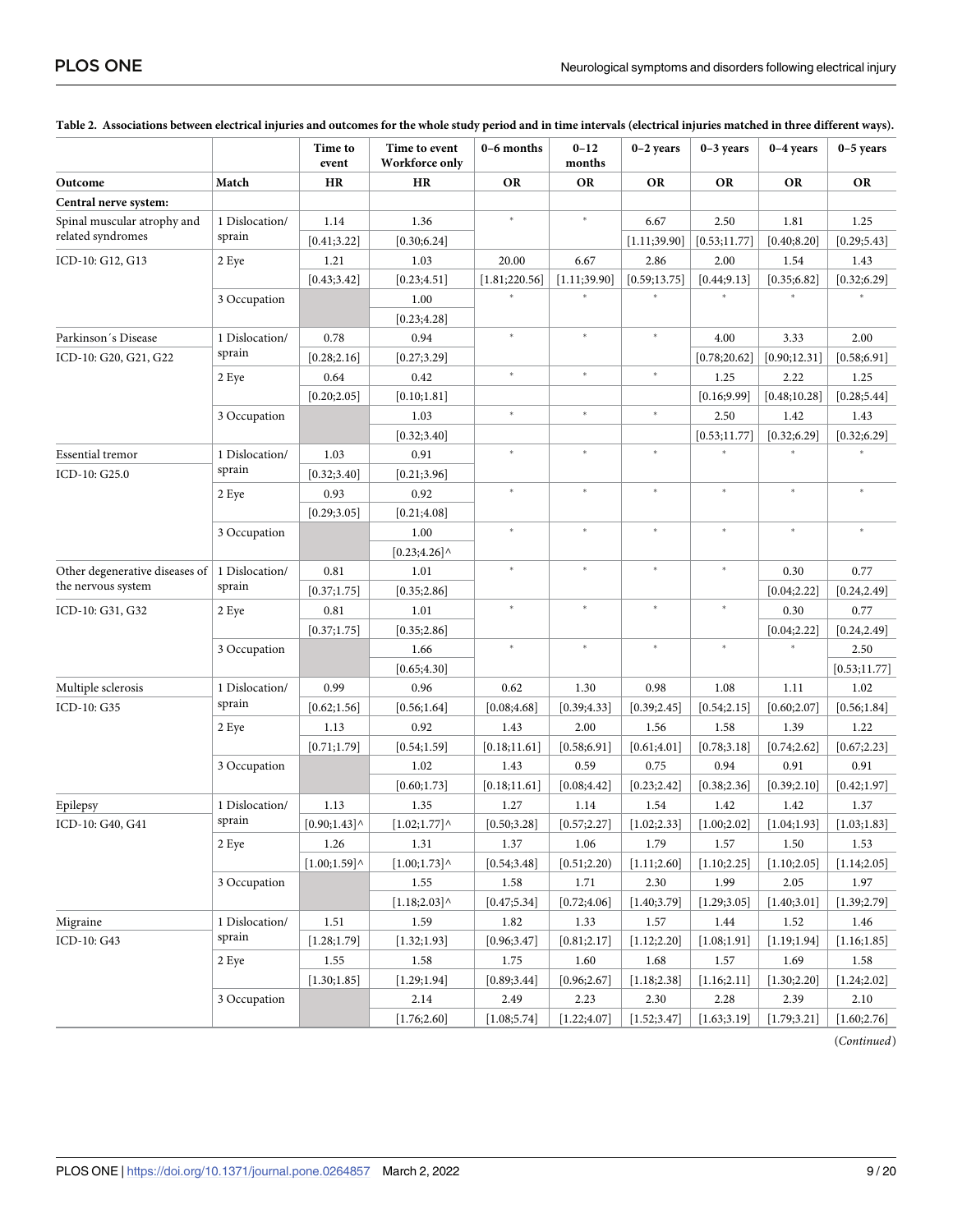#### **Table 2.** (Continued)

| Match<br>HR<br><b>OR</b><br><b>OR</b><br>Outcome<br>HR<br>OR<br>OR<br><b>OR</b><br><b>OR</b><br>Headache<br>1 Dislocation/<br>1.47<br>2.04<br>1.62<br>1.45<br>1.42<br>1.41<br>1.71<br>1.43<br>sprain<br>ICD-10: G44, R51<br>[1.27;1.57]<br>[1.29;1.66]<br>[1.38; 3.02]<br>[1.26; 2.32]<br>[1.32;2.00]<br>[1.21;1.74]<br>[1.29;1.66]<br>[1.23;1.65]<br>2 Eye<br>1.32<br>1.29<br>1.50<br>1.35<br>1.31<br>1.19<br>1.22<br>1.27<br>[0.97;1.87]<br>[0.98; 1.44]<br>[1.09;1.48]<br>[1.18; 1.47]<br>[1.14; 1.47]<br>[0.97; 2.34]<br>[1.05;1.63]<br>[1.04; 1.45]<br>3 Occupation<br>1.95<br>2.78<br>1.89<br>2.18<br>2.00<br>1.97<br>2.04<br>[1.30;2.74]<br>[1.69; 2.80]<br>[1.72; 2.21]<br>[1.71; 4.51]<br>[1.61;2.48]<br>[1.63;2.39]<br>[1.71;2.42]<br>1 Dislocation/<br>1.53<br>Vertigo<br>1.44<br>1.66<br>1.78<br>1.62<br>1.81<br>1.66<br>1.70<br>sprain<br>ICD-10: H81, H82, R42<br>[1.35;1.74]<br>[1.24;1.68]<br>[0.98; 2.83]<br>[1.23;2.59]<br>[1.23;2.12]<br>[1.46;2.24]<br>[1.37;2.02]<br>[1.43;2.02]<br>1.59<br>1.52<br>2.05<br>1.79<br>1.57<br>1.83<br>1.67<br>1.73<br>2 Eye<br>[1.30;1.78]<br>[1.40;1.81]<br>[1.18; 3.58]<br>[1.22; 2.62]<br>[1.19;2.07]<br>[1.47;2.28]<br>[1.37;2.04]<br>[145;2.07]<br>1.99<br>3 Occupation<br>1.95<br>1.78<br>1.69<br>1.94<br>1.92<br>2.01<br>[1.68;2.28]<br>[0.88; 3.63]<br>[1.23; 3.23]<br>[1.18;2.43]<br>[1.47;2.56]<br>[1.49; 2.46]<br>[1.61;2.51]<br>$\ast$<br>1 Dislocation/<br>1.97<br>0.90<br>Dystonia<br>1.59<br>0.71<br>0.55<br>1.11<br>1.29<br>sprain<br>ICD-10: G24<br>[0.92; 2.74]<br>[1.06; 3.66]<br>[0.09; 5.39]<br>[0.21; 3.85]<br>[0.13; 2.29]<br>[0.59; 2.84]<br>[0.44;2.79]<br>$\ast$<br>2 Eye<br>1.44<br>1.58<br>0.50<br>0.74<br>0.59<br>1.22<br>1.30<br>[0.87; 2.88]<br>[0.84; 2.48]<br>[0.07; 3.73]<br>[0.18; 3.11]<br>[0.14; 2.45]<br>[0.48; 3.09]<br>[0.59; 2.85]<br>$\ast$<br>2.45<br>2.20<br>1.32<br>1.66<br>2.50<br>2.21<br>3 Occupation<br>[0.48;10.19]<br>[0.91; 5.36]<br>[1.36; 4.58]<br>[0.27;21.90]<br>[0.30; 5.79]<br>[0.58; 4.78]<br>Convulsions, not elsewhere<br>1 Dislocation/<br>1.11<br>1.66<br>1.53<br>1.25<br>1.17<br>1.17<br>1.02<br>1.08<br>classified<br>sprain<br>[0.85;1.62]<br>[0.86; 1.43]<br>[0.70; 3.94]<br>[0.78; 2.98]<br>[0.78; 2.02]<br>[0.78;1.76]<br>[0.70;1.49]<br>[0.77;1.51]<br>ICD-10: R56<br>1.37<br>1.54<br>2.09<br>2 Eye<br>2.65<br>1.96<br>1.66<br>1.65<br>1.46<br>[1.08;1.75]<br>[1.16;2.05]<br>[1.27; 5.52]<br>[1.17; 3.72]<br>[1.28; 3.02]<br>[1.14;2.42]<br>[1.17;2.31]<br>[1.05;2.03]<br>3 Occupation<br>1.45<br>3.51<br>3.55<br>2.32<br>2.01<br>1.73<br>1.66 |  |  | Time to<br>event | Time to event<br>Workforce only | 0-6 months   | $0 - 12$<br>months | $0-2$ years  | $0-3$ years  | $0-4$ years | $0-5$ years |
|-------------------------------------------------------------------------------------------------------------------------------------------------------------------------------------------------------------------------------------------------------------------------------------------------------------------------------------------------------------------------------------------------------------------------------------------------------------------------------------------------------------------------------------------------------------------------------------------------------------------------------------------------------------------------------------------------------------------------------------------------------------------------------------------------------------------------------------------------------------------------------------------------------------------------------------------------------------------------------------------------------------------------------------------------------------------------------------------------------------------------------------------------------------------------------------------------------------------------------------------------------------------------------------------------------------------------------------------------------------------------------------------------------------------------------------------------------------------------------------------------------------------------------------------------------------------------------------------------------------------------------------------------------------------------------------------------------------------------------------------------------------------------------------------------------------------------------------------------------------------------------------------------------------------------------------------------------------------------------------------------------------------------------------------------------------------------------------------------------------------------------------------------------------------------------------------------------------------------------------------------------------------------------------------------------------------------------------------------------------------------------------------------------------------------------------------------------------------------------------------------------------------------------------------------------------------------|--|--|------------------|---------------------------------|--------------|--------------------|--------------|--------------|-------------|-------------|
|                                                                                                                                                                                                                                                                                                                                                                                                                                                                                                                                                                                                                                                                                                                                                                                                                                                                                                                                                                                                                                                                                                                                                                                                                                                                                                                                                                                                                                                                                                                                                                                                                                                                                                                                                                                                                                                                                                                                                                                                                                                                                                                                                                                                                                                                                                                                                                                                                                                                                                                                                                         |  |  |                  |                                 |              |                    |              |              |             |             |
|                                                                                                                                                                                                                                                                                                                                                                                                                                                                                                                                                                                                                                                                                                                                                                                                                                                                                                                                                                                                                                                                                                                                                                                                                                                                                                                                                                                                                                                                                                                                                                                                                                                                                                                                                                                                                                                                                                                                                                                                                                                                                                                                                                                                                                                                                                                                                                                                                                                                                                                                                                         |  |  |                  |                                 |              |                    |              |              |             |             |
|                                                                                                                                                                                                                                                                                                                                                                                                                                                                                                                                                                                                                                                                                                                                                                                                                                                                                                                                                                                                                                                                                                                                                                                                                                                                                                                                                                                                                                                                                                                                                                                                                                                                                                                                                                                                                                                                                                                                                                                                                                                                                                                                                                                                                                                                                                                                                                                                                                                                                                                                                                         |  |  |                  |                                 |              |                    |              |              |             |             |
|                                                                                                                                                                                                                                                                                                                                                                                                                                                                                                                                                                                                                                                                                                                                                                                                                                                                                                                                                                                                                                                                                                                                                                                                                                                                                                                                                                                                                                                                                                                                                                                                                                                                                                                                                                                                                                                                                                                                                                                                                                                                                                                                                                                                                                                                                                                                                                                                                                                                                                                                                                         |  |  |                  |                                 |              |                    |              |              |             |             |
|                                                                                                                                                                                                                                                                                                                                                                                                                                                                                                                                                                                                                                                                                                                                                                                                                                                                                                                                                                                                                                                                                                                                                                                                                                                                                                                                                                                                                                                                                                                                                                                                                                                                                                                                                                                                                                                                                                                                                                                                                                                                                                                                                                                                                                                                                                                                                                                                                                                                                                                                                                         |  |  |                  |                                 |              |                    |              |              |             |             |
|                                                                                                                                                                                                                                                                                                                                                                                                                                                                                                                                                                                                                                                                                                                                                                                                                                                                                                                                                                                                                                                                                                                                                                                                                                                                                                                                                                                                                                                                                                                                                                                                                                                                                                                                                                                                                                                                                                                                                                                                                                                                                                                                                                                                                                                                                                                                                                                                                                                                                                                                                                         |  |  |                  |                                 |              |                    |              |              |             |             |
|                                                                                                                                                                                                                                                                                                                                                                                                                                                                                                                                                                                                                                                                                                                                                                                                                                                                                                                                                                                                                                                                                                                                                                                                                                                                                                                                                                                                                                                                                                                                                                                                                                                                                                                                                                                                                                                                                                                                                                                                                                                                                                                                                                                                                                                                                                                                                                                                                                                                                                                                                                         |  |  |                  |                                 |              |                    |              |              |             |             |
|                                                                                                                                                                                                                                                                                                                                                                                                                                                                                                                                                                                                                                                                                                                                                                                                                                                                                                                                                                                                                                                                                                                                                                                                                                                                                                                                                                                                                                                                                                                                                                                                                                                                                                                                                                                                                                                                                                                                                                                                                                                                                                                                                                                                                                                                                                                                                                                                                                                                                                                                                                         |  |  |                  |                                 |              |                    |              |              |             |             |
|                                                                                                                                                                                                                                                                                                                                                                                                                                                                                                                                                                                                                                                                                                                                                                                                                                                                                                                                                                                                                                                                                                                                                                                                                                                                                                                                                                                                                                                                                                                                                                                                                                                                                                                                                                                                                                                                                                                                                                                                                                                                                                                                                                                                                                                                                                                                                                                                                                                                                                                                                                         |  |  |                  |                                 |              |                    |              |              |             |             |
|                                                                                                                                                                                                                                                                                                                                                                                                                                                                                                                                                                                                                                                                                                                                                                                                                                                                                                                                                                                                                                                                                                                                                                                                                                                                                                                                                                                                                                                                                                                                                                                                                                                                                                                                                                                                                                                                                                                                                                                                                                                                                                                                                                                                                                                                                                                                                                                                                                                                                                                                                                         |  |  |                  |                                 |              |                    |              |              |             |             |
|                                                                                                                                                                                                                                                                                                                                                                                                                                                                                                                                                                                                                                                                                                                                                                                                                                                                                                                                                                                                                                                                                                                                                                                                                                                                                                                                                                                                                                                                                                                                                                                                                                                                                                                                                                                                                                                                                                                                                                                                                                                                                                                                                                                                                                                                                                                                                                                                                                                                                                                                                                         |  |  |                  |                                 |              |                    |              |              |             |             |
|                                                                                                                                                                                                                                                                                                                                                                                                                                                                                                                                                                                                                                                                                                                                                                                                                                                                                                                                                                                                                                                                                                                                                                                                                                                                                                                                                                                                                                                                                                                                                                                                                                                                                                                                                                                                                                                                                                                                                                                                                                                                                                                                                                                                                                                                                                                                                                                                                                                                                                                                                                         |  |  |                  |                                 |              |                    |              |              |             |             |
|                                                                                                                                                                                                                                                                                                                                                                                                                                                                                                                                                                                                                                                                                                                                                                                                                                                                                                                                                                                                                                                                                                                                                                                                                                                                                                                                                                                                                                                                                                                                                                                                                                                                                                                                                                                                                                                                                                                                                                                                                                                                                                                                                                                                                                                                                                                                                                                                                                                                                                                                                                         |  |  |                  |                                 |              |                    |              |              |             |             |
|                                                                                                                                                                                                                                                                                                                                                                                                                                                                                                                                                                                                                                                                                                                                                                                                                                                                                                                                                                                                                                                                                                                                                                                                                                                                                                                                                                                                                                                                                                                                                                                                                                                                                                                                                                                                                                                                                                                                                                                                                                                                                                                                                                                                                                                                                                                                                                                                                                                                                                                                                                         |  |  |                  |                                 |              |                    |              |              |             |             |
|                                                                                                                                                                                                                                                                                                                                                                                                                                                                                                                                                                                                                                                                                                                                                                                                                                                                                                                                                                                                                                                                                                                                                                                                                                                                                                                                                                                                                                                                                                                                                                                                                                                                                                                                                                                                                                                                                                                                                                                                                                                                                                                                                                                                                                                                                                                                                                                                                                                                                                                                                                         |  |  |                  |                                 |              |                    |              |              |             |             |
|                                                                                                                                                                                                                                                                                                                                                                                                                                                                                                                                                                                                                                                                                                                                                                                                                                                                                                                                                                                                                                                                                                                                                                                                                                                                                                                                                                                                                                                                                                                                                                                                                                                                                                                                                                                                                                                                                                                                                                                                                                                                                                                                                                                                                                                                                                                                                                                                                                                                                                                                                                         |  |  |                  |                                 |              |                    |              |              |             |             |
|                                                                                                                                                                                                                                                                                                                                                                                                                                                                                                                                                                                                                                                                                                                                                                                                                                                                                                                                                                                                                                                                                                                                                                                                                                                                                                                                                                                                                                                                                                                                                                                                                                                                                                                                                                                                                                                                                                                                                                                                                                                                                                                                                                                                                                                                                                                                                                                                                                                                                                                                                                         |  |  |                  |                                 |              |                    |              |              |             |             |
|                                                                                                                                                                                                                                                                                                                                                                                                                                                                                                                                                                                                                                                                                                                                                                                                                                                                                                                                                                                                                                                                                                                                                                                                                                                                                                                                                                                                                                                                                                                                                                                                                                                                                                                                                                                                                                                                                                                                                                                                                                                                                                                                                                                                                                                                                                                                                                                                                                                                                                                                                                         |  |  |                  |                                 |              |                    |              |              |             |             |
|                                                                                                                                                                                                                                                                                                                                                                                                                                                                                                                                                                                                                                                                                                                                                                                                                                                                                                                                                                                                                                                                                                                                                                                                                                                                                                                                                                                                                                                                                                                                                                                                                                                                                                                                                                                                                                                                                                                                                                                                                                                                                                                                                                                                                                                                                                                                                                                                                                                                                                                                                                         |  |  |                  |                                 |              |                    |              |              |             |             |
|                                                                                                                                                                                                                                                                                                                                                                                                                                                                                                                                                                                                                                                                                                                                                                                                                                                                                                                                                                                                                                                                                                                                                                                                                                                                                                                                                                                                                                                                                                                                                                                                                                                                                                                                                                                                                                                                                                                                                                                                                                                                                                                                                                                                                                                                                                                                                                                                                                                                                                                                                                         |  |  |                  |                                 |              |                    |              |              |             |             |
|                                                                                                                                                                                                                                                                                                                                                                                                                                                                                                                                                                                                                                                                                                                                                                                                                                                                                                                                                                                                                                                                                                                                                                                                                                                                                                                                                                                                                                                                                                                                                                                                                                                                                                                                                                                                                                                                                                                                                                                                                                                                                                                                                                                                                                                                                                                                                                                                                                                                                                                                                                         |  |  |                  |                                 |              |                    |              |              |             |             |
|                                                                                                                                                                                                                                                                                                                                                                                                                                                                                                                                                                                                                                                                                                                                                                                                                                                                                                                                                                                                                                                                                                                                                                                                                                                                                                                                                                                                                                                                                                                                                                                                                                                                                                                                                                                                                                                                                                                                                                                                                                                                                                                                                                                                                                                                                                                                                                                                                                                                                                                                                                         |  |  |                  |                                 |              |                    |              |              |             |             |
|                                                                                                                                                                                                                                                                                                                                                                                                                                                                                                                                                                                                                                                                                                                                                                                                                                                                                                                                                                                                                                                                                                                                                                                                                                                                                                                                                                                                                                                                                                                                                                                                                                                                                                                                                                                                                                                                                                                                                                                                                                                                                                                                                                                                                                                                                                                                                                                                                                                                                                                                                                         |  |  |                  |                                 |              |                    |              |              |             |             |
|                                                                                                                                                                                                                                                                                                                                                                                                                                                                                                                                                                                                                                                                                                                                                                                                                                                                                                                                                                                                                                                                                                                                                                                                                                                                                                                                                                                                                                                                                                                                                                                                                                                                                                                                                                                                                                                                                                                                                                                                                                                                                                                                                                                                                                                                                                                                                                                                                                                                                                                                                                         |  |  |                  |                                 |              |                    |              |              |             |             |
|                                                                                                                                                                                                                                                                                                                                                                                                                                                                                                                                                                                                                                                                                                                                                                                                                                                                                                                                                                                                                                                                                                                                                                                                                                                                                                                                                                                                                                                                                                                                                                                                                                                                                                                                                                                                                                                                                                                                                                                                                                                                                                                                                                                                                                                                                                                                                                                                                                                                                                                                                                         |  |  |                  | [1.06;2.00]                     | [1.38; 8.91] | [1.66;7.61]        | [1.29; 4.14] | [1.19; 3.39] | [1.08;2.78] | [1.08;2.56] |
| Abnormal involuntary<br>1 Dislocation/<br>1.23<br>1.68<br>2.01<br>3.45<br>2.64<br>1.62<br>1.46<br>1.31                                                                                                                                                                                                                                                                                                                                                                                                                                                                                                                                                                                                                                                                                                                                                                                                                                                                                                                                                                                                                                                                                                                                                                                                                                                                                                                                                                                                                                                                                                                                                                                                                                                                                                                                                                                                                                                                                                                                                                                                                                                                                                                                                                                                                                                                                                                                                                                                                                                                  |  |  |                  |                                 |              |                    |              |              |             |             |
| movements<br>sprain<br>[1.27;2.22]<br>[0.97; 1.56]<br>[1.62, 7.36]<br>[1.46; 4.75]<br>[1.32; 3.07]<br>[1.12; 2.35]<br>[1.05;2.02]<br>[0.95;1.80]                                                                                                                                                                                                                                                                                                                                                                                                                                                                                                                                                                                                                                                                                                                                                                                                                                                                                                                                                                                                                                                                                                                                                                                                                                                                                                                                                                                                                                                                                                                                                                                                                                                                                                                                                                                                                                                                                                                                                                                                                                                                                                                                                                                                                                                                                                                                                                                                                        |  |  |                  |                                 |              |                    |              |              |             |             |
| ICD-10: R25<br>2 Eye<br>1.35<br>1.24<br>1.99<br>1.65<br>1.84<br>1.38<br>1.32<br>1.43                                                                                                                                                                                                                                                                                                                                                                                                                                                                                                                                                                                                                                                                                                                                                                                                                                                                                                                                                                                                                                                                                                                                                                                                                                                                                                                                                                                                                                                                                                                                                                                                                                                                                                                                                                                                                                                                                                                                                                                                                                                                                                                                                                                                                                                                                                                                                                                                                                                                                    |  |  |                  |                                 |              |                    |              |              |             |             |
| [0.89; 1.72]<br>[1.04;1.76]<br>[0.76; 5.19]<br>[0.78; 3.49]<br>[1.10; 3.08]<br>[0.90;2.12]<br>[0.89; 1.95]<br>[1.01;2.04]                                                                                                                                                                                                                                                                                                                                                                                                                                                                                                                                                                                                                                                                                                                                                                                                                                                                                                                                                                                                                                                                                                                                                                                                                                                                                                                                                                                                                                                                                                                                                                                                                                                                                                                                                                                                                                                                                                                                                                                                                                                                                                                                                                                                                                                                                                                                                                                                                                               |  |  |                  |                                 |              |                    |              |              |             |             |
| 3 Occupation<br>2.17<br>6.36<br>3.81<br>3.54<br>2.91<br>3.10<br>2.47                                                                                                                                                                                                                                                                                                                                                                                                                                                                                                                                                                                                                                                                                                                                                                                                                                                                                                                                                                                                                                                                                                                                                                                                                                                                                                                                                                                                                                                                                                                                                                                                                                                                                                                                                                                                                                                                                                                                                                                                                                                                                                                                                                                                                                                                                                                                                                                                                                                                                                    |  |  |                  |                                 |              |                    |              |              |             |             |
| [2.47;16.42]<br>[1.69; 8.60]<br>[1.64;2.87]<br>[2.03;6.15]<br>[1.79; 4.74]<br>[2.01; 4.77]<br>[1.62; 3.77]                                                                                                                                                                                                                                                                                                                                                                                                                                                                                                                                                                                                                                                                                                                                                                                                                                                                                                                                                                                                                                                                                                                                                                                                                                                                                                                                                                                                                                                                                                                                                                                                                                                                                                                                                                                                                                                                                                                                                                                                                                                                                                                                                                                                                                                                                                                                                                                                                                                              |  |  |                  |                                 |              |                    |              |              |             |             |
| Peripheral nerve system:                                                                                                                                                                                                                                                                                                                                                                                                                                                                                                                                                                                                                                                                                                                                                                                                                                                                                                                                                                                                                                                                                                                                                                                                                                                                                                                                                                                                                                                                                                                                                                                                                                                                                                                                                                                                                                                                                                                                                                                                                                                                                                                                                                                                                                                                                                                                                                                                                                                                                                                                                |  |  |                  |                                 |              |                    |              |              |             |             |
| 1 Dislocation/<br>1.26<br>1.30<br>Mononeuropathy, arm<br>1.69<br>1.40<br>1.38<br>1.40<br>1.40<br>1.42                                                                                                                                                                                                                                                                                                                                                                                                                                                                                                                                                                                                                                                                                                                                                                                                                                                                                                                                                                                                                                                                                                                                                                                                                                                                                                                                                                                                                                                                                                                                                                                                                                                                                                                                                                                                                                                                                                                                                                                                                                                                                                                                                                                                                                                                                                                                                                                                                                                                   |  |  |                  |                                 |              |                    |              |              |             |             |
| sprain<br>ICD-10: G56<br>[1.12;1.41]<br>[1.13;1.48]<br>[1.05;2.71]<br>[0.98;1,99]<br>[1.09;1.76]<br>[1.15;1.72]<br>[1.17;1.67]<br>[1.21;1.67]                                                                                                                                                                                                                                                                                                                                                                                                                                                                                                                                                                                                                                                                                                                                                                                                                                                                                                                                                                                                                                                                                                                                                                                                                                                                                                                                                                                                                                                                                                                                                                                                                                                                                                                                                                                                                                                                                                                                                                                                                                                                                                                                                                                                                                                                                                                                                                                                                           |  |  |                  |                                 |              |                    |              |              |             |             |
| 2 Eye<br>1.03<br>$1.02\,$<br>1.14<br>0.93<br>1.06<br>1.12<br>$1.11\,$<br>$1.10\,$                                                                                                                                                                                                                                                                                                                                                                                                                                                                                                                                                                                                                                                                                                                                                                                                                                                                                                                                                                                                                                                                                                                                                                                                                                                                                                                                                                                                                                                                                                                                                                                                                                                                                                                                                                                                                                                                                                                                                                                                                                                                                                                                                                                                                                                                                                                                                                                                                                                                                       |  |  |                  |                                 |              |                    |              |              |             |             |
| [0.69; 1.88]<br>[0.90; 1.39)<br>[0.92; 1.34]<br>[0.93;1.30]<br>[0.91; 1.16]<br>[0.89;1.17]<br>[0.63; 1.35]<br>[0.82; 1.37]                                                                                                                                                                                                                                                                                                                                                                                                                                                                                                                                                                                                                                                                                                                                                                                                                                                                                                                                                                                                                                                                                                                                                                                                                                                                                                                                                                                                                                                                                                                                                                                                                                                                                                                                                                                                                                                                                                                                                                                                                                                                                                                                                                                                                                                                                                                                                                                                                                              |  |  |                  |                                 |              |                    |              |              |             |             |
| 3 Occupation<br>1.41<br>1.99<br>1.65<br>1.53<br>1.61<br>1.59<br>1.57                                                                                                                                                                                                                                                                                                                                                                                                                                                                                                                                                                                                                                                                                                                                                                                                                                                                                                                                                                                                                                                                                                                                                                                                                                                                                                                                                                                                                                                                                                                                                                                                                                                                                                                                                                                                                                                                                                                                                                                                                                                                                                                                                                                                                                                                                                                                                                                                                                                                                                    |  |  |                  |                                 |              |                    |              |              |             |             |
| [1.24;1.61]<br>[1.04;2.25]<br>[1.26;2.16]<br>[1.29;2.03]<br>[1.30;1.94]<br>[1.31;1.89]<br>[1.16; 3.40]                                                                                                                                                                                                                                                                                                                                                                                                                                                                                                                                                                                                                                                                                                                                                                                                                                                                                                                                                                                                                                                                                                                                                                                                                                                                                                                                                                                                                                                                                                                                                                                                                                                                                                                                                                                                                                                                                                                                                                                                                                                                                                                                                                                                                                                                                                                                                                                                                                                                  |  |  |                  |                                 |              |                    |              |              |             |             |
| Mononeuropathy, leg<br>1 Dislocation/<br>0.84<br>0.85<br>1.78<br>1.47<br>1.13<br>1.08<br>1.00<br>0.90                                                                                                                                                                                                                                                                                                                                                                                                                                                                                                                                                                                                                                                                                                                                                                                                                                                                                                                                                                                                                                                                                                                                                                                                                                                                                                                                                                                                                                                                                                                                                                                                                                                                                                                                                                                                                                                                                                                                                                                                                                                                                                                                                                                                                                                                                                                                                                                                                                                                   |  |  |                  |                                 |              |                    |              |              |             |             |
| sprain<br>ICD-10: G57<br>[0.59;1.22]<br>[0.61;1.17]<br>[0.69;4.60]<br>[0.73;2.96]<br>[0.65;1.97]<br>[0.67;1.74]<br>[0.64; 1.56]<br>[0.58; 1.39]                                                                                                                                                                                                                                                                                                                                                                                                                                                                                                                                                                                                                                                                                                                                                                                                                                                                                                                                                                                                                                                                                                                                                                                                                                                                                                                                                                                                                                                                                                                                                                                                                                                                                                                                                                                                                                                                                                                                                                                                                                                                                                                                                                                                                                                                                                                                                                                                                         |  |  |                  |                                 |              |                    |              |              |             |             |
| 2 Eye<br>1.12<br>1.10<br>2.78<br>2.72<br>1.96<br>1.59<br>1.38<br>1.20                                                                                                                                                                                                                                                                                                                                                                                                                                                                                                                                                                                                                                                                                                                                                                                                                                                                                                                                                                                                                                                                                                                                                                                                                                                                                                                                                                                                                                                                                                                                                                                                                                                                                                                                                                                                                                                                                                                                                                                                                                                                                                                                                                                                                                                                                                                                                                                                                                                                                                   |  |  |                  |                                 |              |                    |              |              |             |             |
| [0.97; 2.62]<br>[0.86; 2.24]<br>[0.75;1.90]<br>[0.80; 1.59]<br>[0.75;1.63]<br>[1.03;7.48]<br>[1.30; 5.68]<br>[1.08; 3.56]                                                                                                                                                                                                                                                                                                                                                                                                                                                                                                                                                                                                                                                                                                                                                                                                                                                                                                                                                                                                                                                                                                                                                                                                                                                                                                                                                                                                                                                                                                                                                                                                                                                                                                                                                                                                                                                                                                                                                                                                                                                                                                                                                                                                                                                                                                                                                                                                                                               |  |  |                  |                                 |              |                    |              |              |             |             |
| 3 Occupation<br>1.46<br>2.64<br>3.18<br>2.83<br>2.31<br>1.83<br>1.66                                                                                                                                                                                                                                                                                                                                                                                                                                                                                                                                                                                                                                                                                                                                                                                                                                                                                                                                                                                                                                                                                                                                                                                                                                                                                                                                                                                                                                                                                                                                                                                                                                                                                                                                                                                                                                                                                                                                                                                                                                                                                                                                                                                                                                                                                                                                                                                                                                                                                                    |  |  |                  |                                 |              |                    |              |              |             |             |
| [1.02;2.80]<br>[1.01;2.12]<br>[0.87;7.94]<br>[1.43;7.05]<br>[1.49; 5.38]<br>[1.34; 3.97]<br>[1.11; 3.02]                                                                                                                                                                                                                                                                                                                                                                                                                                                                                                                                                                                                                                                                                                                                                                                                                                                                                                                                                                                                                                                                                                                                                                                                                                                                                                                                                                                                                                                                                                                                                                                                                                                                                                                                                                                                                                                                                                                                                                                                                                                                                                                                                                                                                                                                                                                                                                                                                                                                |  |  |                  |                                 |              |                    |              |              |             |             |

(*Continued*)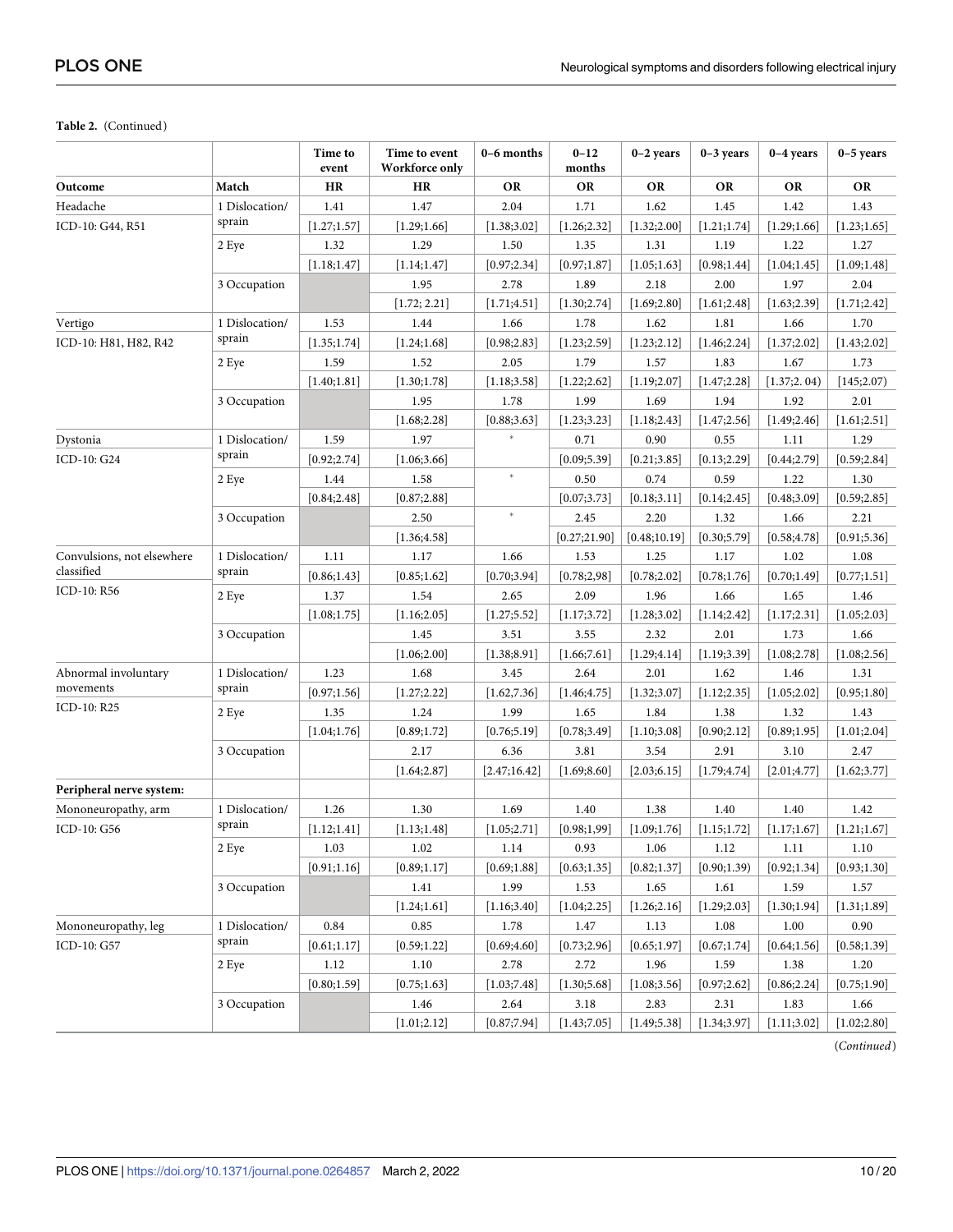#### **Table 2.** (Continued)

|                                    |                          | Time to<br>event | Time to event<br>Workforce only              | 0-6 months    | $0 - 12$<br>months | $0-2$ years  | $0-3$ years  | $0-4$ years  | $0-5$ years  |
|------------------------------------|--------------------------|------------------|----------------------------------------------|---------------|--------------------|--------------|--------------|--------------|--------------|
| Outcome                            | Match                    | HR               | HR                                           | OR            | OR                 | OR           | OR           | OR           | <b>OR</b>    |
| Other mononeuropathy               | 1 Dislocation/           | 2.04             | 1.60                                         |               |                    |              | 1.90         | 1.38         | 1.18         |
| ICD-10: G58, G59                   | sprain                   | [1.07; 3.90]     | [0.74; 3.45]                                 |               |                    |              | [0.65; 5.55] | [0.48; 3.92] | [0.42; 3.32] |
|                                    | 2 Eye                    | 1.80             | 1.55                                         | $\ast$        | $\ast$             | $\ast$       | 1.82         | 1.60         | 1.29         |
|                                    |                          | [0.95; 3.43]     | [0.72; 3.31]                                 |               |                    |              | [0.63; 5.28] | [0.56; 4.60] | [0.46; 3.66] |
|                                    | 3 Occupation             |                  | 2.86                                         | $\ast$        | $\ast$             | $\ast$       | 4.29         | 2.73         | 2.14         |
|                                    |                          |                  | [1.30; 6.27]                                 |               |                    |              | [1.11;16.57] | [0.76; 9.78] | [0.62;7.46]  |
| Polyneuropathy                     | 1 Dislocation/           | 0.89             | 0.92                                         | 1.90          | 1.92               | 1.30         | 1.03         | 0.97         | 0.88         |
| ICD-10: G62, G63, G64              | sprain                   | [0.66;1.19]      | [0.65;1.31]                                  | [0.65; 5.52]  | [1.01; 3.66]       | [0.75;2.28]  | [0.62;1.69]  | [0.61; 1.54] | [0.57;1.36]  |
|                                    | 2 Eye                    | 1.10             | 1.10                                         | 2.67          | 3.13               | 2.16         | 1.83         | 1.44         | 1.24         |
|                                    |                          | [0.81;1.50)      | [0.75;1.60]                                  | [0.89; 8.03]  | [1.54; 6.36]       | [1.19; 3.93] | [1.08; 3.12] | [0.88; 2.36] | [0.78;1.98]  |
|                                    | 3 Occupation             |                  | 1.23                                         | 1.25          | 2.78               | 1.95         | 1.49         | 1.43         | 1.17         |
|                                    |                          |                  | [0.86; 1.76]                                 | [0.16; 9.99]  | [1.03;7.48]        | [0.91; 4.16] | [0.77; 2.90] | [0.78; 2.62] | [0.64;2.12]  |
| Facial nerve disorders             | 1 Dislocation/           | 1.11             | 1.12                                         | 2.49          | 1.55               | 1.21         | 0.85         | 0.76         | 0.74         |
| ICD-10: G50, G51                   | sprain                   | $[0.85; 1.45]$ ^ | $[0.83; 1.52]$ ^                             | [0.93; 6.63]  | [0.70; 3.43]       | [0.69;2.11]  | [0.51;1.42]  | [0.47;1.22]  | [0.48;1.16]  |
|                                    | 2 Eye                    | 1.10             | 1.21                                         | 1.72          | 1.13               | 1.09         | 0.87         | 0.74         | 0.67         |
|                                    |                          | $[0.83;1.45]$ ^  | $[0.87;1.67]$ <sup><math>\wedge</math></sup> | [0.59; 4.97]  | [0.48; 2.62]       | [0.60;1.97]  | [0.51;1.51]  | [0.45;1.23]  | [0.42;1.08]  |
|                                    | 3 Occupation             |                  | 1.39                                         | 2.73          | 1.66               | 1.71         | 1.37         | 1.11         | 1.02         |
|                                    |                          |                  | $[1.03;1.88]$ <sup><math>\wedge</math></sup> | [0.76; 9.78]  | [0.65; 4.30]       | [0.93; 3.16] | [0.78; 2.40] | [0.66; 1.86] | [0.63;1.67]  |
| Nerve root and plexus<br>disorders | 1 Dislocation/<br>sprain | 0.92             | 1.00                                         | 3.32          | 3.20               | 1.81         | 1.73         | 1.34         | 1.46         |
| ICD-10: G54, G55                   |                          | $[0.61; 1.39]$ ^ | $[0.64;1.57]$ <sup><math>\wedge</math></sup> | [1.20; 9.12]  | [1.51; 6.77]       | [0.92; 3.55] | [0.96; 3.11] | [0.77; 2.34] | [0.89; 2.39] |
|                                    | 2 Eye                    | 0.86             | 0.93                                         | 3.55          | 3.47               | 1.21         | 1.22         | 1.09         | 1.32         |
|                                    |                          | $[0.56; 1.32]$ ^ | [0.59;1.49]                                  | [1.28; 9.86]  | [1.55;7.75]        | [0.58; 2.52] | [0.65; 2.28] | [0.59; 1.96] | [0.78;2.22]  |
|                                    | 3 Occupation             |                  | 1.25                                         | 5.00          | 3.16               | 2.26         | 1.86         | 1.67         | 1.81         |
|                                    |                          |                  | $[0.80;1.94]$ <sup><math>\wedge</math></sup> | [1.51;16.60]  | [1.26;7.91]        | [0.99; 5.13] | [0.94; 3.65] | [0.88; 3.16] | [1.04; 3.14] |
| Disturbances of skin<br>sensation  | 1 Dislocation/<br>sprain | 1.38             | 1.18                                         | 6.00          | 3.70               | 2.35         | 1.66         | 1.52         | 1.55         |
| ICD-10: R20                        |                          | [1.03;1.84]      | [0.82;1.71]                                  | [2.18;16.51]  | [1.79;7.65]        | [1.36;4.05]  | [1.01;2.74]  | [0.97; 2.37] | [1.04;2.30]  |
|                                    | 2 Eye                    | 1.33             | 1.07                                         | 3.75          | 2.61               | 2.37         | 1.92         | 1.74         | 1.71         |
|                                    |                          | [0.99; 1.77]     | [0.74; 1.54]                                 | [1.47; 9.58]  | [1.30; 5.23]       | [1.35;4.16]  | [1.14; 3.23] | [1.09; 2.77] | [1.14;2.58]  |
|                                    | 3 Occupation             |                  | 1.34                                         | 4.55          | 4.38               | 2.13         | 1.51         | 1.43         | 1.37         |
|                                    |                          |                  | [0.93;1.92]                                  | [1.58; 13.08] | [1.80; 10.63]      | [1.08;4.21]  | [0.80; 2.84] | [0.80; 2.55] | [0.82; 2.28] |

HR: Hazard Ratio.

OR: Odds Ratio.

 $^\ast$  Too few events to estimate risk.

^Proportional hazard not present.

<https://doi.org/10.1371/journal.pone.0264857.t002>

associations were seen in analyses at specific times. The time-to-event analysis showed no increased risk of *polyneuropathy*, but for matches 2 and 3 there was an increased risk at 2 and 3 years, with an odds ratio of about 2.0 to 3.0.

## **Sensitivity analyses**

Restricting the time-to-event analyses to patients in the workforce did not significantly change most of the estimates [\(Table](#page-8-0) 2). When we restricted analysis to injuries that resulted in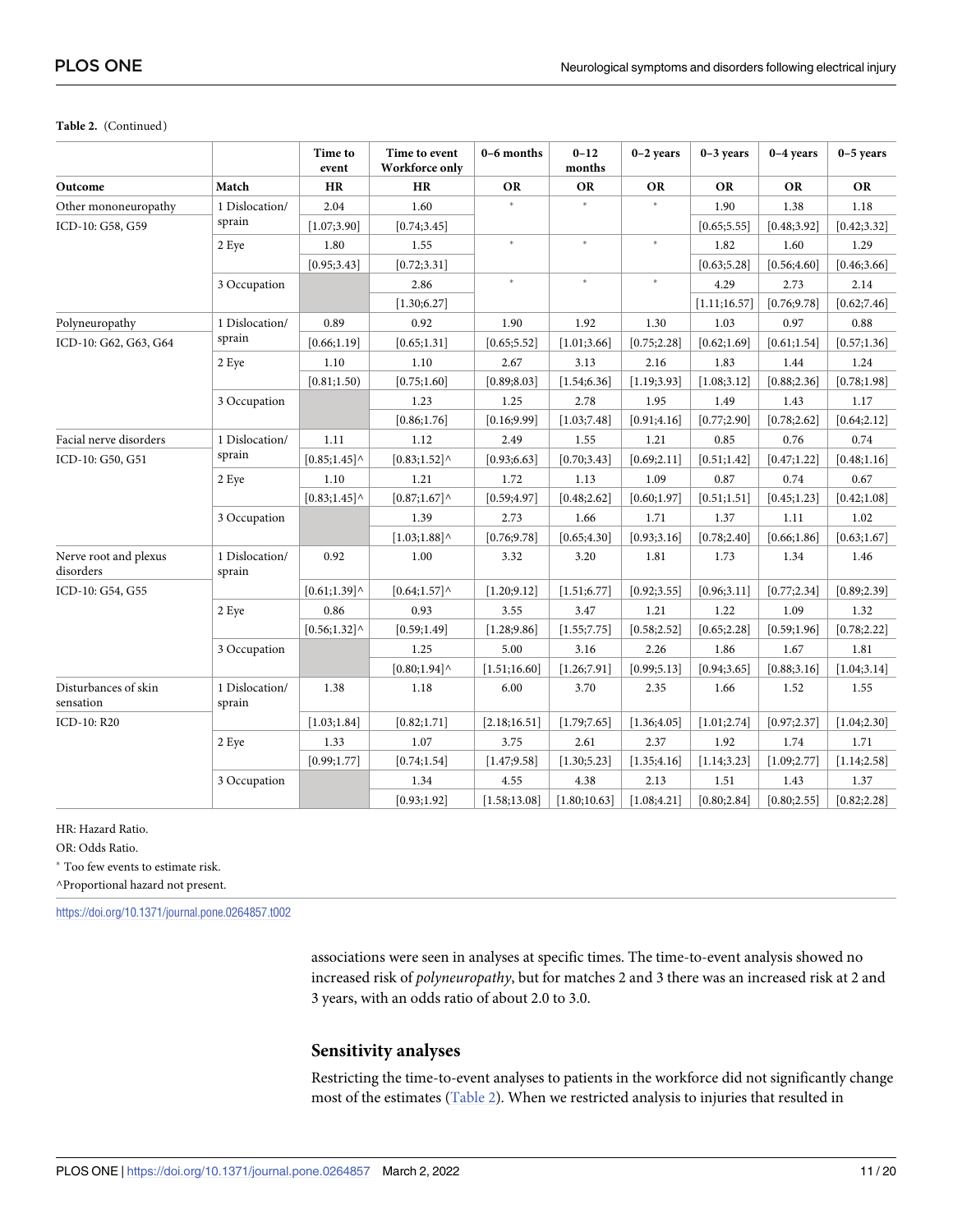|                                    | Time to event from Table 2,<br>(Dislocation/sprain match) | Length of hospitalisation<br>$\lt$ = 1 day | Length of<br>hospitalisation >1 day | <b>Adjusted for</b><br>diabetes | Concussion<br>excluded |
|------------------------------------|-----------------------------------------------------------|--------------------------------------------|-------------------------------------|---------------------------------|------------------------|
| Outcome                            | HR                                                        | <b>HR</b>                                  | <b>HR</b>                           | HR                              | <b>HR</b>              |
| Central nerve system:              |                                                           |                                            |                                     |                                 |                        |
| Spinal muscular atrophy and        | 1.14                                                      | 1.29                                       | 2.50                                |                                 | 1.58                   |
| related syndromes                  | [0.41; 3.22]                                              | [0.51; 3.28]                               | [0.71; 8.86]                        |                                 | [0.67; 3.73]           |
| Parkinson's Disease                | 0.78                                                      | 0.62                                       | 1.18                                |                                 | 0.72                   |
|                                    | [0.28; 2.16]                                              | [0.22;1.69]                                | [0.27; 5.09]                        |                                 | [0.29;1.80]            |
| <b>Essential</b> tremor            | 1.03                                                      | 0.32                                       | 3.33                                |                                 | 0.97                   |
|                                    | [0.32; 3.40]                                              | [0.04;2.34]                                | [0.67;16.51]                        |                                 | [0.30; 3.17]           |
| Other degenerative diseases of the | 0.81                                                      | 0.90                                       | 0.28                                |                                 | 0.87                   |
| nervous system                     | [0.37;1.75]                                               | [0.44;1.86]                                | [0.04;2.01]                         |                                 | [0.42;1.80]            |
| Multiple sclerosis                 | 0.99                                                      | 0.82                                       | 0.89                                |                                 | 0.83                   |
|                                    | [0.62; 1.56]                                              | [0.56;1.20]                                | [0.45;1.76]                         |                                 | [0.57;1.20]            |
| Epilepsy                           | 1.13                                                      | 0.89                                       | 0.93                                |                                 | 0.92                   |
|                                    | [0.90; 1.43]                                              | [0.74;1.07]                                | [0.66; 1.31]                        |                                 | [0.76;1.10]            |
| Migraine                           | 1.51                                                      | 1.50                                       | 1.93                                |                                 | 1.50                   |
|                                    | [1.28;1.79]                                               | [1.27;1.76]                                | [1.42; 2.62]                        |                                 | [1.28;1.76]            |
| Headache                           | 1.41                                                      | 1.38                                       | 1.66                                |                                 | 1.38                   |
|                                    | [1.27;1.57]                                               | [1.24;1,.53]                               | [1.37;2.01]                         |                                 | [1.25; 1.53]           |
| Vertigo                            | 1.53                                                      | 1.54                                       | 1.57;1.25;1.97]                     |                                 | 1.54                   |
|                                    | [1.35;1.74]                                               | [1.36;1.74]                                |                                     |                                 | [1.37;1.74]            |
| Dystonia                           | 1.59                                                      | 1.20                                       | 2.92                                |                                 | 1.35                   |
|                                    | [0.92; 2.74]                                              | [0.69; 2.09]                               | [1.26; 6.77]                        |                                 | [0.80; 2.28]           |
| Convulsions, not elsewhere         | 1.23                                                      | 1.10                                       | 1.34                                |                                 | 1.18                   |
| classified                         | [0.97; 1.56]                                              | [0.87;1.40]                                | [0.89; 2.02]                        |                                 | [0.94; 1.47]           |
| Abnormal involuntary               | 1.11                                                      | 1.18                                       | 1.26                                |                                 | 1.14                   |
| movements                          | [0.86; 1.43]                                              | [0.93; 1.48]                               | [0.83;1.93]                         |                                 | [0.90; 1.44]           |
| Peripheral nerve system:           |                                                           |                                            |                                     |                                 |                        |
| Mononeuropathy, arm                | 1.26                                                      | 1.25                                       | 1.38                                | 1.27                            |                        |
|                                    | [1.12;1.41]                                               | [1.12;1.40]                                | [1.12;1.69]                         | [1.13;1.42]                     |                        |
| Mononeuropathy, leg                | 0.84                                                      | 0.86                                       | 0.89                                | 0.86                            |                        |
|                                    | [0.61;1.17]                                               | [0.62;1.18]                                | [0.49;1.60]                         | [0.63;1.19]                     |                        |
| Other mononeuropathy               | 2.04                                                      | 2.03                                       | 2.94                                | 2.00                            |                        |
|                                    | [1.07; 3.90]                                              | [1.06; 3.88]                               | [1.09;7.97]                         | [1.05; 3.82]                    |                        |
| Polyneuropathy                     | 0.89                                                      | 0.86                                       | 1.40                                | 0.93                            |                        |
|                                    | [0.66;1.19]                                               | [0.64;1.16]                                | [0.91; 2.17]                        | [0.70;1.23]                     |                        |
| Facial nerve disorders             | 1.11                                                      | 1.05                                       | 1.27                                | 1.06                            |                        |
|                                    | [0.85;1.45]                                               | [0.80; 1.38]                               | [0.79; 2.05]                        | [0.81; 1.38]                    |                        |
| Nerve root and plexus disorders    | 0.92                                                      | 0.86                                       | 1.18                                | 0.92                            |                        |
|                                    | [0.61; 1.39]                                              | [0.56; 1.32]                               | [0.59; 2.36]                        | [0.61;1.39]                     |                        |
| Disturbances of skin sensation     | 1.38                                                      | 1.38                                       | 2.08                                | 1.38                            |                        |
|                                    | [1.03;1.84]                                               | [1.03;1.84]                                | [1.30; 3.32]                        | [1.04; 1.84]                    |                        |

<span id="page-11-0"></span>Table 3. Sensitivity analyses (electrical injuries matched with dislocation/sprain controls). Stratified on length of hospitalisation, adjusted for diabetes and with exclusion for concussion in connection to the injury.

<https://doi.org/10.1371/journal.pone.0264857.t003>

hospitalisation lasting longer than one day, most estimates increased (Table 3). The estimates did not change when we adjusted for diabetes in the analyses of the outcomes related to the PNS, or when we excluded the few with a *concussion* diagnosis from the analyses of the outcomes related to the CNS (Table 3). For patients who were diagnosed with *epilepsy*, the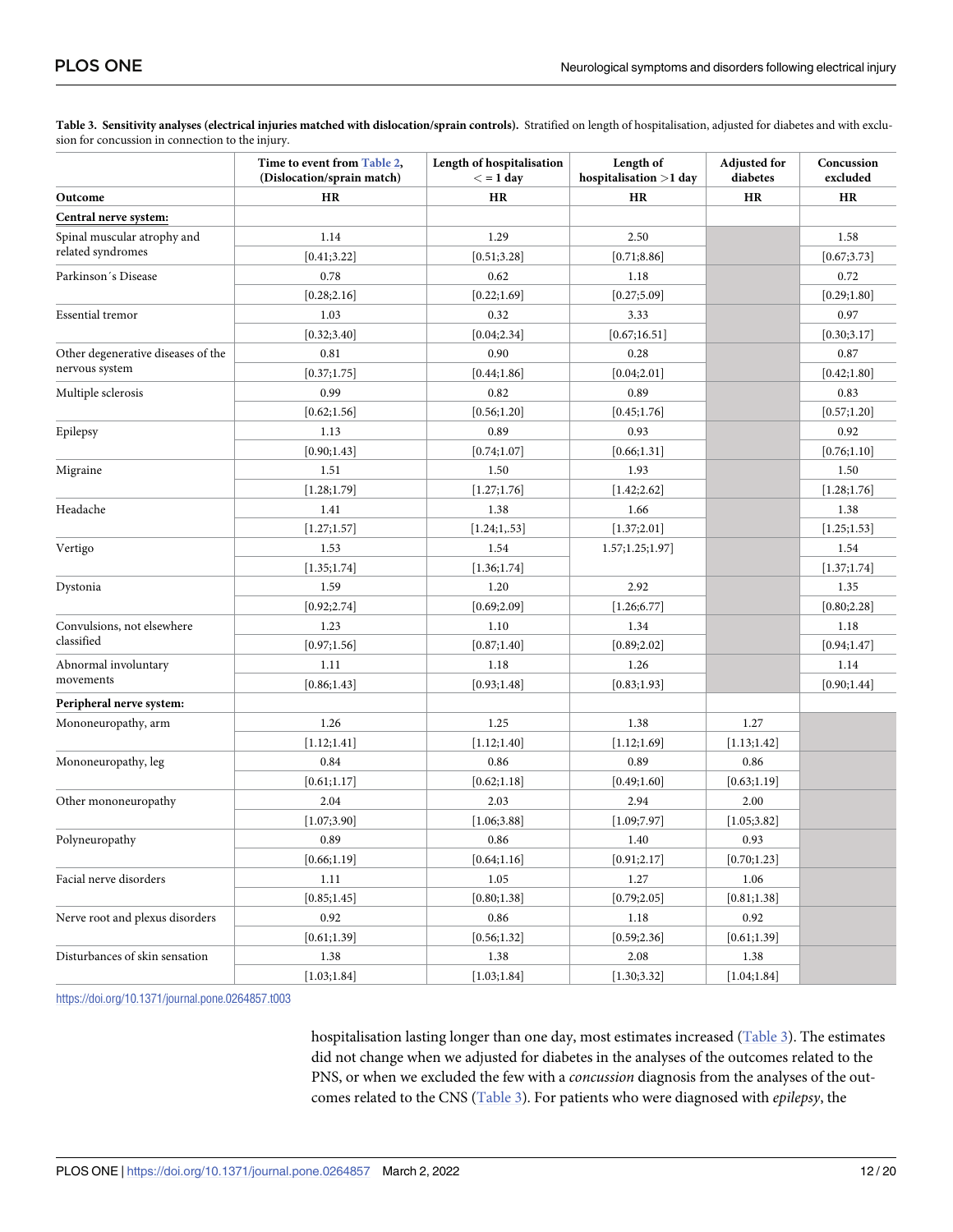|                                       | $0 - 6$ months    | $06 - 12$ months | $12 - 24$ months  | $2 - 3$ years     | $3 - 4$ years    | $4-5$ years     |
|---------------------------------------|-------------------|------------------|-------------------|-------------------|------------------|-----------------|
| Outcome*                              | <b>OR</b>         | <b>OR</b>        | <b>OR</b>         | <b>OR</b>         | <b>OR</b>        | <b>OR</b>       |
| Central nerve system                  |                   |                  |                   |                   |                  |                 |
| Epilepsy                              | $n = 22$          | $n = 9$          | $n = 29$          | $n = 19$          | $n = 12$         | $n = 8$         |
|                                       | 1.27[0.50; 3.23]  | 1.01[0.36;2.83]  | 1.62[1.02;2.57]   | 1.45[0.99;2.11]   | 1.44 [1.04;2.00] | 1.38[1.02;1.87] |
| Migraine                              | $n = 15$          | $n = 7$          | $n = 25$          | $n = 21$          | $n = 18$         | $n = 11$        |
|                                       | 1.82[0.96;3.47]   | 0.93[0.43;2.02]  | 1.49[1.00;2.23]   | 1.37[1.00;1.87]   | 1.48[1.13;1.93]  | 1.42[1.11;1.82] |
| Headache                              | $n = 33$          | $n = 24$         | $n = 59$          | $n = 37$          | $n = 40$         | $n = 37$        |
|                                       | 2.04 [1.38; 3.02] | 1.36[0.84;2.19]  | 1.49 [1.16;1.91]  | 1.34[1.09;1.64]   | 1.33[1.11;1.58]  | 1.36[1.16;1.59] |
| Vertigo                               | $n = 20$          | $n = 18$         | $n = 30$          | $n = 41$          | $n = 23$         | $n = 29$        |
|                                       | 1.66[0.98;2.83]   | 1.93[1.15;3.25]  | 1.61[1.18;2.21]   | 1.84[1.46;2.33]   | 1.66[1.35;2.05]  | 1.70[1.42;2.05] |
| Convulsions, not elsewhere classified | $n = 12$          | $n = 5$          | $n = 10$          | $n = 8$           | $n = 5$          | $n = 9$         |
|                                       | 1.66[0.70;3.94]   | 1.37[0.48;3.88]  | 1.12[0.63;2.00]   | 1.08[0.68;1.71]   | 0.93[0.61;1.42]  | 1.01[0.70;1.46] |
| Abnormal involuntary movements        | $n = 12$          | $n = 5$          | $n = 13$          | $n = 9$           | $n = 8$          | $n = 5$         |
|                                       | 3.45[1.62;7.36]   | 1.85[0.71;4.81]  | 1.65[0.99;2.75]   | 1.35 [0.88; 2.08] | 1.25[0.87;1.81]  | 1.24[0.79;1.69] |
| Peripheral nerve system               |                   |                  |                   |                   |                  |                 |
| Mononeuropathy, arm                   | $n = 32$          | $n = 20$         | $n = 44$          | $n = 39$          | $n = 34$         | $n = 33$        |
|                                       | 1.69[1.05;2.71]   | 1.13[0.66;1.93]  | 1.29 [0.98; 1.72] | 1.35[1.08;1.68]   | 1.36[1.12:1.64]  | 1.39[1.17;1.64] |

**Table 4. Associations between electrical injuries and outcomes for separate time intervals.**

� Presented only for outcomes with sufficient number of cases to display in time intervals, and for match 1 (dislocation/strain)

<https://doi.org/10.1371/journal.pone.0264857.t004>

occurrence of *convulsions* preceding the injury was no different in the group that suffered an electrical injury (18.4%[12.1–24,6%]) than among matched persons 17.1%[15.2–19.0%]).

We were able to estimate possible late onset effects for the seven most frequent outcomes (Table 4). For the diagnoses related to the CNS, we found no increased risk of Epilepsy within the first 12 months after the injury. Thereafter the risk increased with the highest risk during the 12–24 months' time interval (odds ratio 1.62), whereafter the risk stabilised at about 1.4 in the following time intervals. Migraine and headache showed similar patterns, where the highest odds ratios (about 1.8–2.0) were in the first 6 months after the injury, whereafter the risk stabilised at a lower level (about 1.3–1.4) in the following time intervals. Vertigo showed an increased risk in all time intervals with odds ratios from 1.6 to 1.9. An increased risk within the first 6 months after the injury was also found for *Abnormal involuntary movements* with an odds ratio of 3.45, while there was no increased risk in the later time intervals. There was no increased risk for *Convulsions* in any time intervals, although the odds ratio was highest in the first 6 months.

We were only able to estimate late onset effects for one diagnosis related to the PNS, and here we found and increased risk for Mononeuropathy in the arm within the first six months, whereafter the risk stabilised at a lower level (about 1.3–1.4) in the following time intervals.

## **Discussion**

To the best of our knowledge, this study is the first to examine the association between electrical injuries and conditions related to the CNS and PNS, through a register-based, prospective cohort study that uses a matched design. We studied 14,112 electrical injuries identified over a period of 19 years, and found an increased risk of conditions related to both the CNS and PNS in the years following an electrical injury, when compared with three different matched control groups.

For the CNS, we identified an increased risk of *epilepsy*, *convulsions*, *abnormal involuntary movements*, *headache*, *migraine* and *vertigo*. We also identified an uncertain, increased risk of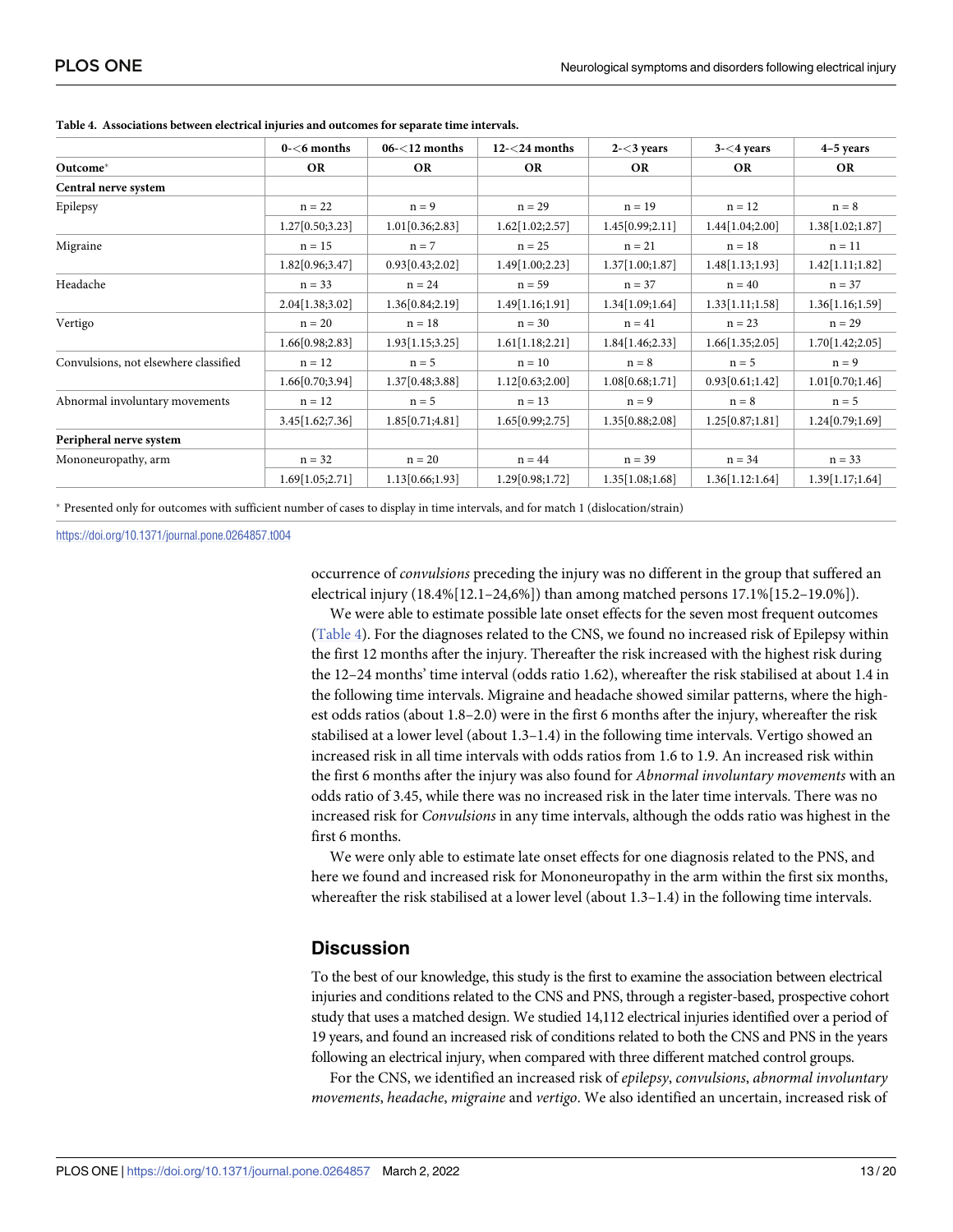<span id="page-13-0"></span>*spinal muscular atrophy* and *dystonia*, whereas no increased risk was identified for *Parkinson's disease*, *essential tremor*, *multiple sclerosis* or *other degenerative diseases in the nervous system*.

For the PNS, we identified an increased risk of *disturbances of skin sensation*, *mononeuropathy in the arm* or *leg* and *nerve root and plexus disorders*. We also identified an uncertain, increased risk of *facial nerve disorders*, *other mononeuropathy* and *polyneuropathy*.

Our sensitivity analyses revealed that the risk estimates increased when we restricted our analyses to injuries that required hospitalisation of longer than one day as a proxy for severity, whereas other sensitivity analyses did not affect the estimates.

#### **Limitations**

Because this is a register study, there are some inherent risks of bias that should be addressed. Registration in the DNPR is probably incomplete and thus only a proportion of the electrical injuries were registered. This may indicate underreporting, especially during the first years of the period studied. If the types of electrical injuries registered differ in type, severity or duration from those not registered, this may cause bias in an unknown direction. Even today, underreporting may be a problem, since detailed registration in the casualty departments may be deprioritised in acute situations. If the electrical injuries not reported in the DNPR were the most severe, where the consequence of the injury, such as a burn, was registered, and not the code for the electrical injury itself, we may have overlooked the most severe injuries, and thus underestimated the associations between the injuries and our outcomes. In the part of the cohort derived from the DWEA register, we have no reason to think that there is any difference in reporting due to exposure, although the number of injuries decreased over time, which is also the case in other types of work injuries [[27](#page-18-0)].

The severity and other characteristics of the electrical injuries were not registered, since the definition of an electrical injury was based on the ICD-10 code in the DNPR, and type of injury, in the DWEA register. Previous studies have distinguished between high- and low-voltage injuries as a measure of severity. We tried to accommodate this by restricting our analysis to patients who were hospitalised for longer than one day as a proxy for severity, and found that most estimates of association with outcomes increased. This indicates that the severity of an injury is positively related to the risk of developing a CNS or PNS disorder in the years following the injury. In most cases, hospitalisation was very brief, and a large proportion of electrical injuries registered with the DWEA did not involve hospitalisation, or involved only an outpatient visit. The definition of an occupational accident that should be registered with the DWEA is an accident that has led to at least one day of sick leave in addition to the day of the accident, and thus of a certain severity.

The outcomes used in the study are diagnoses from the DNPR register which covers all hospital contacts. However, some of the symptoms and diagnoses used in the study would probably not require a hospital contact but could instead be handled in the primary care sector. So, it is possible that some patients were seen by their general practitioners during follow-up, and thus not registered in the DNPR. A previous study in the same population confirms this, as persons with an electrical injury had an increased risk of many contacts with general practitioners in the five years following the injury compared to matched controls [[28](#page-18-0)]. Consequently, our analyses based on DNPR data underestimates the risk of getting the symptoms and diagnoses that would normally primarily be handled in the primary care sector, such as headache or migraine.

A further potential issue with the outcomes is that some of the persons may have been diagnosed with the outcomes of interest prior to 1994, and thus should have been excluded from the study, However, this is only an issue if persons diagnosed prior to 1994, were not seen at a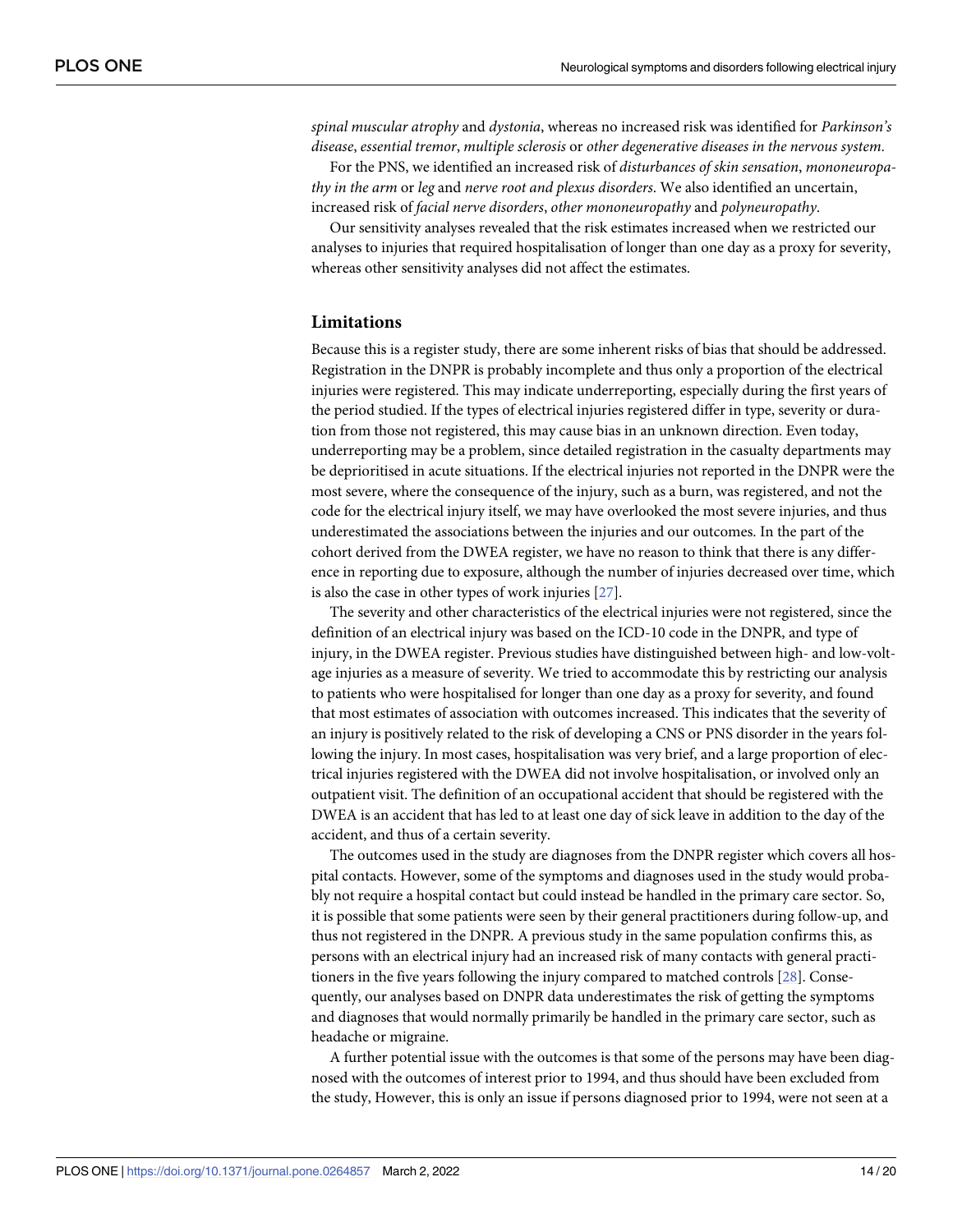<span id="page-14-0"></span>hospital due to their disease/disorder in the time period after 1994 and before their injury (a period ranging from 2–20 years). Several of the diagnoses under study, such as epilepsy, require regular hospital contacts and we would therefore be able to identify and exclude them. If there is an issue, it would be non-differential between persons with electrical injuries and match persons. Thus, if present, the bias would cause us to overlook associations.

An important further limitation was the choice of matched persons. We found it difficult to identify the perfect type of injury to match with an electrical injury. Since the electrical injuries are heterogeneous in severity, ideally, the match group would be similarly heterogeneous, and at the same time, it would have a rather frequently-occurring type of injury, to enable us to find a sufficient number of suitable matched persons. Our solution was to use three different types of matching: patients with a dislocation/sprain, patients with eye injuries and persons from the same occupation group as those with electrical injuries. The first two matches had the disadvantage that the injuries themselves were not life-threatening or disabling, as an electrical injury may be. Match 3, persons with the same type of job, had the disadvantage that the matched persons had no injury, and thus were probably not using the healthcare system at the time of the match. This means that the estimates based on match 3 (which were generally higher than the other two matches) are probably overestimated, if patients with electrical injuries had other healthcare seeking habits. In this case, we could not accommodate the possible bias by restricting the analyses based on length of hospitalisation, as this was not applicable to the matched control group. This same approach was used in a Danish cohort study on cardiac disease and mortality after electrical injuries which matched injured persons with randomly selected controls from the general population based on age and gender [[29](#page-18-0)]. We aimed to match with other injured persons (matches 1 and 2) to avoid using overly healthy controls, but also to take into account socioeconomic position, when matching with occupation controls (match 3).

Misclassification also presents a risk of bias in this study. A range of the chosen diagnoses were symptoms, such as essential tremor, headache and vertigo. The diagnoses were based on the patients' subjective complaints, and although they were real ailments and problems for the patients, they may not indicate specific diseases, and thus may be misclassified. Although the risk of misclassification may be highest when it comes to common symptoms, the impact on our results and conclusions would potentially be larger when it comes to rare diagnoses, where (lack of) association may be due to there being only a few cases, and thus being more vulnerable to random misclassification of one or two cases. Related to this issue, we retrieved outcome data from DNPR and the validity of these data are critical for our results. Previous studies have found a positive predictive value (PPV) of 81% of diagnoses related to the medical speciality in general [[30](#page-18-0)] and specifically 69.9% for ALS, 82.4% for Parkinson's disease, 95.1% for Multiple sclerosis, and 81.4% for Epilepsy [\[31\]](#page-18-0). A low PPV would indicate that too few people were diagnosed with the outcome, and thus limit our ability to identify an association, especially for the rare outcomes. However, it should not have an impact on the size of the risk estimates, as a low PPV would apply equally for persons with electrical injuries and matched individuals.

Finally, the size of this study was the largest possible using Danish data, but it still raises concerns about statistical power, with respect to some outcomes. Even though the DNPR was established in 1977, information about electrical injuries was insufficiently registered until the introduction of ICD-10 codes in 1994. Since we chose to include two years of observation time preceding the reported accidents to exclude persons with the outcome of interest, and at least two years of observation time following the injury, we were limited to 19 years, from 1996 to 2014. Despite the length of this period and the considerable number of injuries registered, we still had limited power in some analyses, especially with rare diagnoses and when the sequelae of interest had occurred prior to the injury. The latter could cause bias if a previously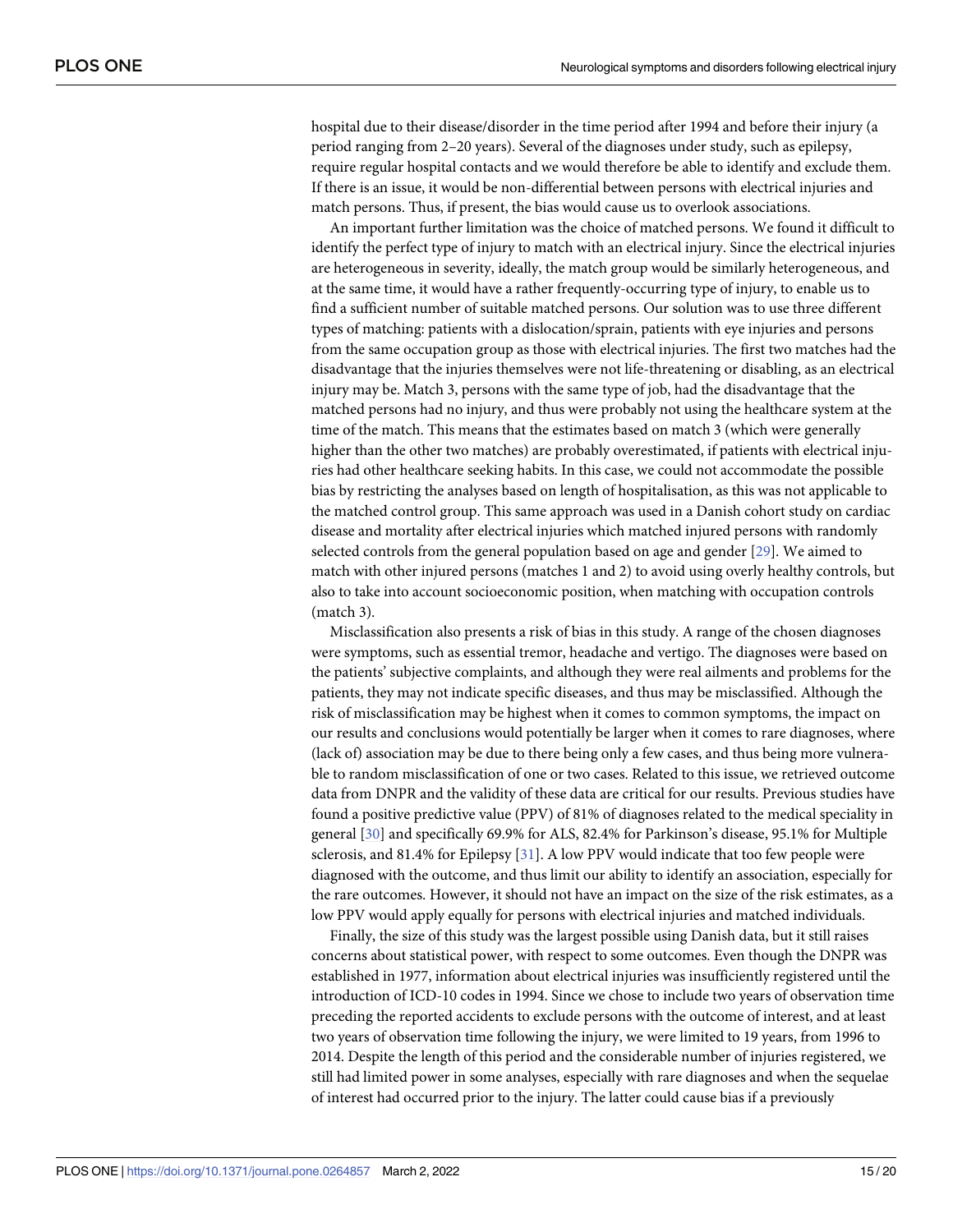<span id="page-15-0"></span>unregistered electrical injury was related to the outcome. However, since the matching included the year in which the injury occurred, the risk of missing previous injuries was the same for persons with electrical injuries and matched persons, and thus the risk of bias is unlikely. The statistical power, as well as lack of available information, also limited our possibilities to adjust for additional potential confounders, such as life style or personality factors.

#### **Diagnoses related to the CNS**

Our results regarding conditions related to the CNS both confirm and conflict with previous research. First, our results confirm the increased risk of *vertigo* and *migraine*, which was previously identified in a Danish register study [[4\]](#page-17-0) that is partly based on some of the same data as this study, and also adds an increased risk of *headache*, which has also been seen in previous research [[1,](#page-17-0) [8\]](#page-17-0), and may be somewhat connected to migraine. None of these conditions have been studied extensively in relation to electrical injuries, although vertigo has been described in a few case reports [[1\]](#page-17-0).

Secondly, we found a greater risk of *epilepsy* following an electrical injury, which is consistent with previous studies [[2](#page-17-0), [4\]](#page-17-0). If electrical injuries cause epilepsy, one would expect an increased prevalence of epilepsy among electrical workers. However, a nationwide Swedish register study of the association between epilepsy and occupation did not find an increased prevalence among electrical workers [\[32\]](#page-18-0). Thus, reverse causation might be at play, as people with epilepsy are more prone to accidents of all kinds than people without epilepsy [\[33\]](#page-19-0). Hence, the injured persons may have had undiagnosed epilepsy before their electrical injury, and the injury may have been due to an epileptic seizure. To investigate this, we did a sensitivity analysis to see whether the injured persons had been diagnosed with *convulsions* before the electrical injury, as this may be an indication of *epilepsy*. However, our results showed no difference in the incidence of *convulsions* before the electrical injury in the group that suffered electrical injuries and matched persons. At the same time, we also found an increased risk of *convulsions* following an electrical injury. The same goes for the somewhat related diagnoses, *abnormal involuntary movements*, which also includes convulsive movements. So, it seems reasonable to assume that electrical injuries indeed may increase the risk of *epilepsy*, although a complex relationship may be at work, and further studies are needed to determine the mechanisms underlying the association.

Thirdly, our study did not specifically address the previously suggested association between electrical injury and ALS [\[2,](#page-17-0) [34\]](#page-19-0), as ALS is very rare. Instead we focused on the higher level diagnoses of *spinal muscular atrophy and related syndromes*, which includes ALS, where we identify an uncertain association, due to a very small number of cases. However, previous reports have highlighted the delay of onset [[2\]](#page-17-0), which is the opposite of what our results show, where the possible association is most prominent in the shortest time periods, whereas the time-to-event analyses show no association. This suggests that the possible association is based on a few cases diagnosed shortly after an electrical injury. Thus, it seems most plausible that the results we found are coincidental, and not signs of a causal link. Recent reviews and metaanalyses have come to conflicting conclusions, where some conclude that ALS is associated with occupational exposure to magnetic fields, but not to electric shock [[35](#page-19-0), [36](#page-19-0)] whereas another highlights a history of electric shock as a risk factor for ALS [[37](#page-19-0)]. Our data set did not include enough cases to shed further light on this question.

The remaining diagnoses related to the CNS also had the issue of few available cases in our population, which limited our ability to identify associations. Thus, we did not find an increased risk of *Parkinson's disease*, *essential tremor* or *other degenerative diseases of the*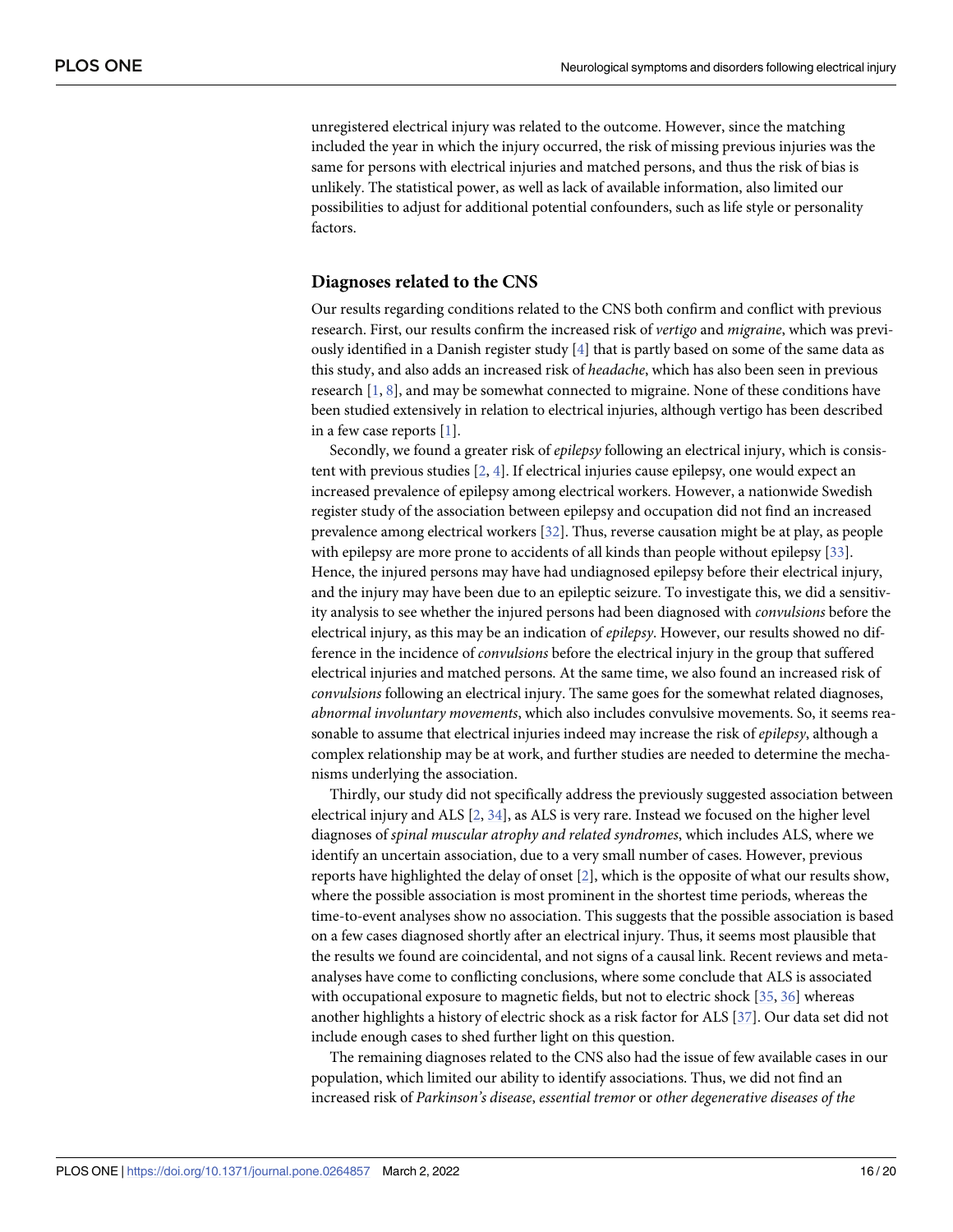<span id="page-16-0"></span>*nervous system*. With regard to Parkinson's disease, our results were consistent with a previous Danish register study [\[4](#page-17-0)] and a case-control study [[3\]](#page-17-0). However, and also consistent with previous research [\[2](#page-17-0)], we did identify an uncertain association for the related movement disorder, *Dystonia*, in the time-to-event analysis, indicating that it may develop over time, but again, this diagnosis was rare in our population. *Multiple Sclerosis* was the last diagnosis for which we found no association with electrical injuries, which confirms the results of the previous Danish register study [\[4](#page-17-0)].

#### **Diagnoses related to the PNS**

When we looked at the results related to conditions of the PNS, we found a rather clear pattern that showed that peripheral nerve disorders are common sequelae of electrical injuries. *Mononeuropathy* was the most frequent peripheral neuropathy we found, and was primarily seen in the arms or legs, probably due to these extremities often being the entry and/or exit points of the current. This is similar to what other studies with similar methodologies [\[4](#page-17-0)], and reviews [\[1](#page-17-0), [2](#page-17-0)], have identified. Although all other peripheral nerve disorders, such as *polyneuropathy* and *disturbances of skin sensations*, were relatively rare in our population, our results indicated either an association with electrical injuries or a possible association. Thus, we were unable to disconfirm an association for any of our selected diagnoses related to the PNS. Together with the conclusions of previous research, the link between electrical injuries and peripheral nerve disorders seems to be well-established, and further research should focus on understanding the causal mechanisms, where different explanatory models are debated [\[2](#page-17-0)].

#### **Delayed onset**

Several studies emphasise the possible delayed onset of neurological symptoms following electrical injuries, where months and years may pass after an electric shock, before the consequences become evident [[2](#page-17-0)]. However, this is poorly documented [\[1](#page-17-0)]. We were able to investigate possible delayed onset for the seven most frequent diagnoses and found that the highest odds ratio was within the first six months of the injury for five of them, indicating that delayed onset is not the norm. But, only two of those diagnoses (Convulsions and Abnormal involuntary movements) did not show an increased risk in any time intervals after the first six months. Actually, for all but these two diagnoses we identified potential delayed onset of symptoms up until 5 years after the injury. However, as we use diagnoses as our outcome, we do not know whether this reflects delayed onset of symptoms or delayed diagnosing of the symptoms.

# **Conclusion**

Our results confirm that electrical injuries increase the risk of several neurological diseases and symptoms of the CNS or PNS in the years following the injury. Most often the diseases and symptoms are diagnosed within the first six months of the injury, but delayed onset of up to 5 years cannot be ruled out for some symptoms and diagnoses.

Some of the diagnoses were rare in our population, which limited our ability to identify associations, and this warrants cautious interpretation. Further studies are needed to confirm our findings, as are studies that examine the underlying mechanisms driving the associations.

The findings of this study may probably be generalised to other populations, especially in countries where access to healthcare is similar to Denmark's, and where the habits and culture of diagnosing is similar.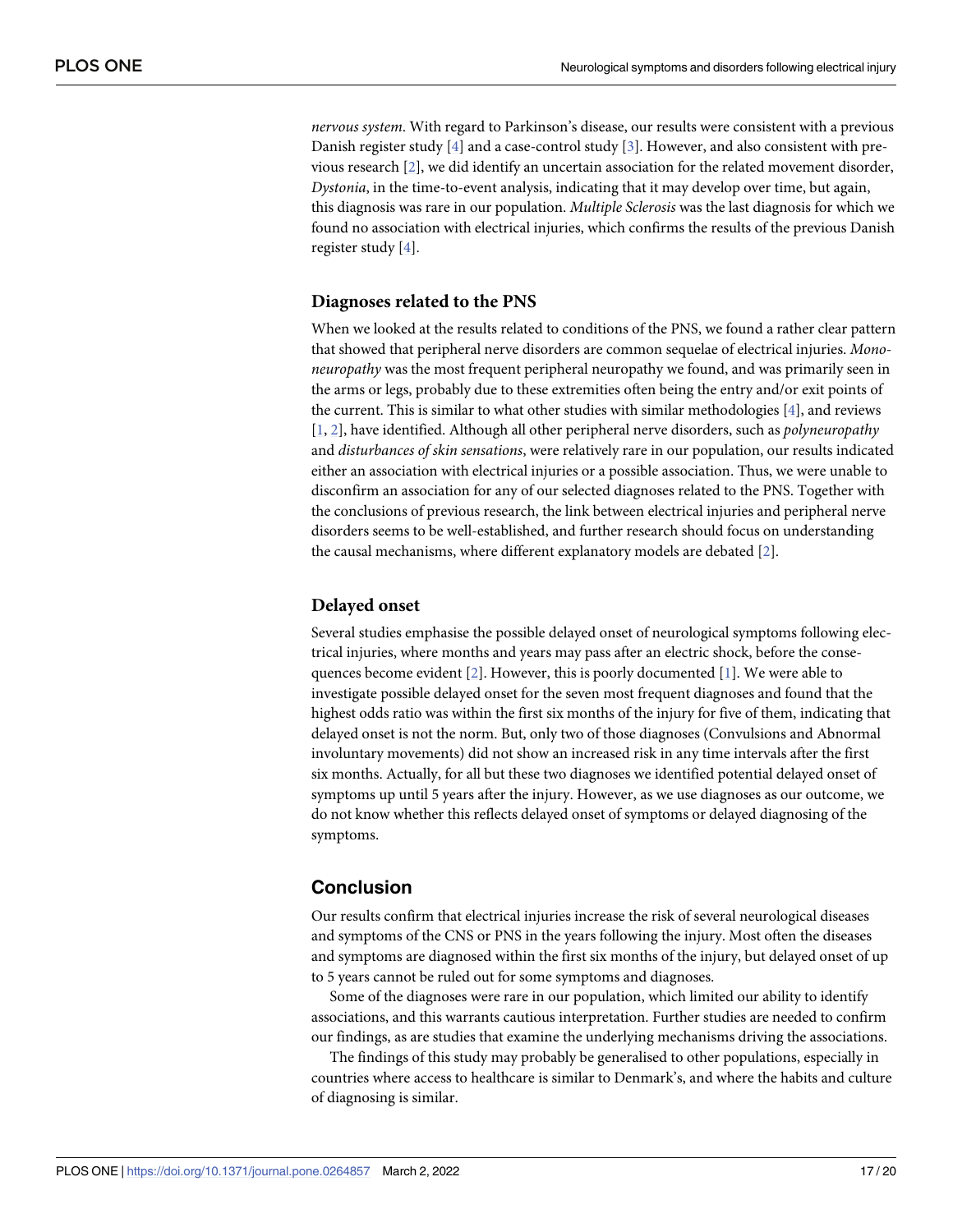## <span id="page-17-0"></span>**Author Contributions**

**Conceptualization:** Kent J. Nielsen, Ole Carstensen, Anette Kærgaard, Jesper Medom Vestergaard, Karin Biering.

**Data curation:** Jesper Medom Vestergaard, Karin Biering.

**Formal analysis:** Karin Biering.

**Funding acquisition:** Kent J. Nielsen, Karin Biering.

**Investigation:** Kent J. Nielsen, Jesper Medom Vestergaard, Karin Biering.

**Methodology:** Kent J. Nielsen, Anette Kærgaard, Jesper Medom Vestergaard, Karin Biering.

**Project administration:** Kent J. Nielsen, Karin Biering.

**Writing – original draft:** Kent J. Nielsen, Ole Carstensen, Karin Biering.

**Writing – review & editing:** Kent J. Nielsen, Ole Carstensen, Anette Kærgaard, Jesper Medom Vestergaard, Karin Biering.

#### **References**

- **[1](#page-16-0).** Yiannopoulou K. G. et al., "Neurological and neurourological complications of electrical injuries," (in eng), Neurol Neurochir Pol, Oct 7 2020, <https://doi.org/10.5603/JNNS.a2020.0076> PMID: [33026644](http://www.ncbi.nlm.nih.gov/pubmed/33026644)
- **[2](#page-2-0).** Andrews C. J. and Reisner A. D., "Neurological and neuropsychological consequences of electrical and lightning shock: review and theories of causation," (in eng), Neural Regen Res, vol. 12, no. 5, pp. 677-686, May 2017, <https://doi.org/10.4103/1673-5374.206636> PMID: [28616016](http://www.ncbi.nlm.nih.gov/pubmed/28616016)
- **[3](#page-16-0).** van der Mark M. et al., "Extremely low-frequency magnetic field exposure, electrical shocks and risk of Parkinson's disease," (in eng), Int Arch Occup Environ Health, vol. 88, no. 2, pp. 227–34, Feb 2015, <https://doi.org/10.1007/s00420-014-0949-2> PMID: [24939428](http://www.ncbi.nlm.nih.gov/pubmed/24939428)
- **[4](#page-16-0).** Grell K., Meersohn A., Schüz J., and Johansen C., "Risk of neurological diseases among survivors of electric shocks: a nationwide cohort study, Denmark, 1968–2008," (in eng), Bioelectromagnetics, vol. 33, no. 6, pp. 459–65, Sep 2012, <https://doi.org/10.1002/bem.21705> PMID: [22278991](http://www.ncbi.nlm.nih.gov/pubmed/22278991)
- **[5](#page-1-0).** Radulovic N., Mason S. A., Rehou S., Godleski M., and Jeschke M. G., "Acute and long-term clinical, neuropsychological and return-to-work sequelae following electrical injury: a retrospective cohort study," BMJ Open, vol. 9, no. 5, p. e025990, May 14 2019, [https://doi.org/10.1136/bmjopen-2018-](https://doi.org/10.1136/bmjopen-2018-025990) [025990](https://doi.org/10.1136/bmjopen-2018-025990) PMID: [31092649](http://www.ncbi.nlm.nih.gov/pubmed/31092649)
- **[6](#page-2-0).** Morse J. S. and Morse M. S., "Diffuse electrical injury: comparison of physical and neuropsychological symptom presentation in males and females," (in eng), J Psychosom Res, vol. 58, no. 1, pp. 51–4, Jan 2005, <https://doi.org/10.1016/j.jpsychores.2004.06.001> PMID: [15771870](http://www.ncbi.nlm.nih.gov/pubmed/15771870)
- **7.** Morse M. S., "A study of long term symptomatology reported in non-head-involved low voltage electrical contacts," (in eng), Annu Int Conf IEEE Eng Med Biol Soc, vol. 2009, pp. 6522-5, 2009, [https://doi.org/](https://doi.org/10.1109/IEMBS.2009.5333144) [10.1109/IEMBS.2009.5333144](https://doi.org/10.1109/IEMBS.2009.5333144) PMID: [19964172](http://www.ncbi.nlm.nih.gov/pubmed/19964172)
- **[8](#page-15-0).** Wesner M. L. and Hickie J., "Long-term sequelae of electrical injury," (in eng), Can Fam Physician, vol. 59, no. 9, pp. 935–9, Sep 2013. PMID: [24029506](http://www.ncbi.nlm.nih.gov/pubmed/24029506)
- **9.** Pliskin N. H., Capelli-Schellpfeffer M., Law R. T., Malina A. C., Kelley K. M., and Lee R. C., "Neuropsychological symptom presentation after electrical injury," (in eng), J Trauma, vol. 44, no. 4, pp. 709–15, Apr 1998, <https://doi.org/10.1097/00005373-199804000-00027> PMID: [9555847](http://www.ncbi.nlm.nih.gov/pubmed/9555847)
- **[10](#page-1-0).** Bailey B., Gaudreault P., and Thivierge R. L., "Neurologic and neuropsychological symptoms during the first year after an electric shock: results of a prospective multicenter study," (in eng), Am J Emerg Med, vol. 26, no. 4, pp. 413–8, May 2008, <https://doi.org/10.1016/j.ajem.2007.06.021> PMID: [18410808](http://www.ncbi.nlm.nih.gov/pubmed/18410808)
- **[11](#page-1-0).** Theman K., Singerman J., Gomez M., and Fish J. S., "Return to work after low voltage electrical injury," (in eng), J Burn Care Res, vol. 29, no. 6, pp. 959–64, Nov-Dec 2008, [https://doi.org/10.1097/BCR.](https://doi.org/10.1097/BCR.0b013e31818b9eb6) [0b013e31818b9eb6](https://doi.org/10.1097/BCR.0b013e31818b9eb6) PMID: [18849846](http://www.ncbi.nlm.nih.gov/pubmed/18849846)
- **[12](#page-1-0).** Singerman J., Gomez M., and Fish J. S., "Long-term sequelae of low-voltage electrical injury," (in eng), J Burn Care Res, vol. 29, no. 5, pp. 773–7, Sep-Oct 2008, [https://doi.org/10.1097/BCR.](https://doi.org/10.1097/BCR.0b013e318184815d) [0b013e318184815d](https://doi.org/10.1097/BCR.0b013e318184815d) PMID: [18695615](http://www.ncbi.nlm.nih.gov/pubmed/18695615)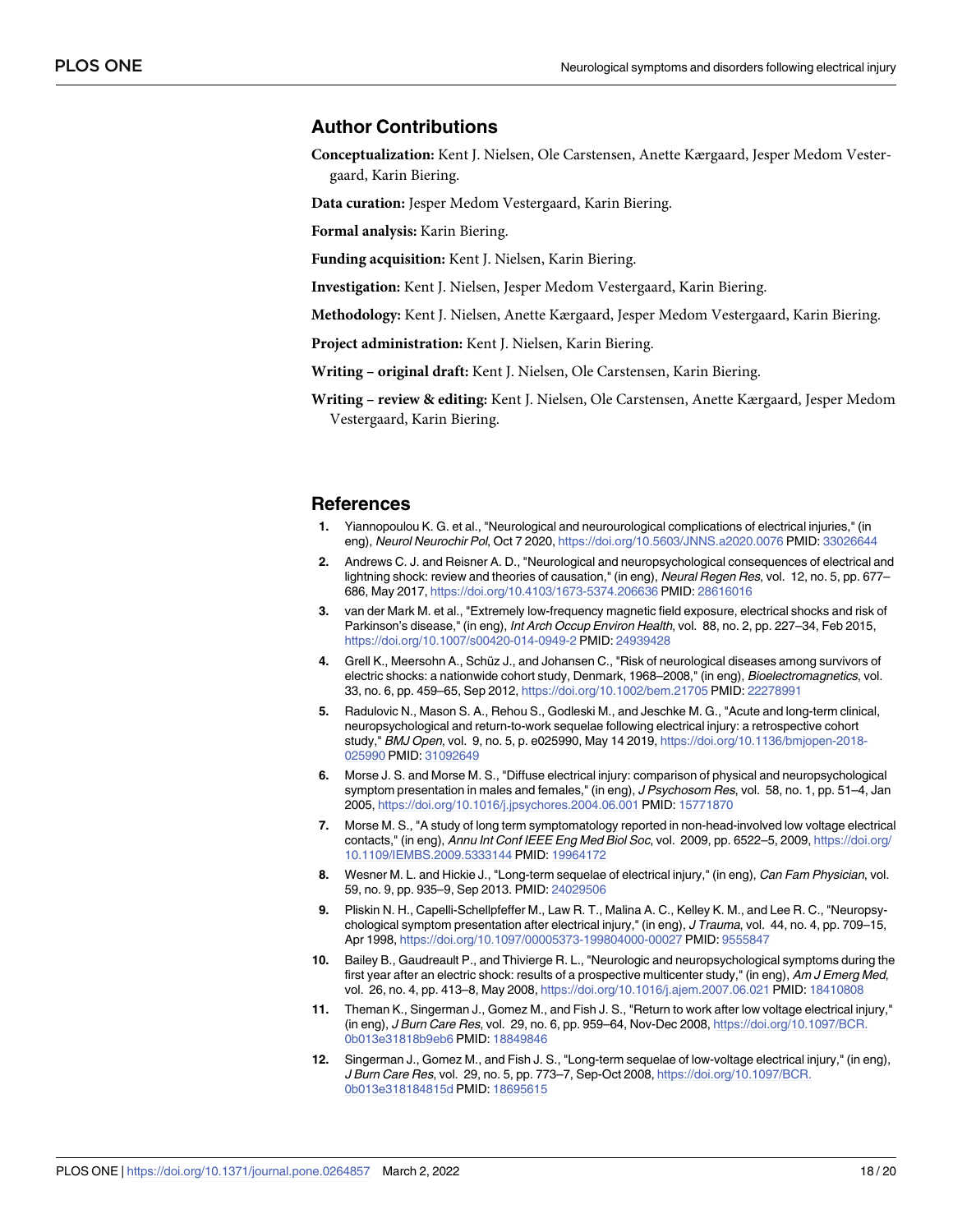- <span id="page-18-0"></span>**[13](#page-2-0).** Piotrowski A. et al., "Outcome of occupational electrical injuries among French electric company workers: A retrospective report of 311 cases, 1996–2005," Burns, vol. 40, no. 3, pp. 480–488, 2014/05/01/ 2014, <https://doi.org/10.1016/j.burns.2013.08.008> PMID: [24028742](http://www.ncbi.nlm.nih.gov/pubmed/24028742)
- **[14](#page-2-0).** Chudasama S., Goverman J., Donaldson J. H., van Aalst J., Cairns B. A., and Hultman C. S., "Does voltage predict return to work and neuropsychiatric sequelae following electrical burn injury?," (in eng), Ann Plast Surg, vol. 64, no. 5, pp. 522–5, May 2010, <https://doi.org/10.1097/SAP.0b013e3181c1ff31> PMID: [20395807](http://www.ncbi.nlm.nih.gov/pubmed/20395807)
- **[15](#page-2-0).** Ferguson J. S., Franco J., Pollack J., Rumbolo P., and Smock M., "Compression neuropathy: a late finding in the postburn population: a four-year institutional review," (in eng), J Burn Care Res, vol. 31, no. 3, pp. 458–61, May-Jun 2010, <https://doi.org/10.1097/BCR.0b013e3181db5183> PMID: [20354447](http://www.ncbi.nlm.nih.gov/pubmed/20354447)
- **[16](#page-2-0).** Lynge E., Sandegaard J. L., and Rebolj M., "The Danish National Patient Register," (in eng), Scand J Public Health, vol. 39, no. 7 Suppl, pp. 30–3, Jul 2011, <https://doi.org/10.1177/1403494811401482> PMID: [21775347](http://www.ncbi.nlm.nih.gov/pubmed/21775347)
- **[17](#page-2-0).** Schmidt M., Schmidt S. A., Sandegaard J. L., Ehrenstein V., Pedersen L., and Sorensen H. T., "The Danish National Patient Registry: a review of content, data quality, and research potential," (in eng), Clin Epidemiol, vol. 7, pp. 449–90, 2015, <https://doi.org/10.2147/CLEP.S91125> PMID: [26604824](http://www.ncbi.nlm.nih.gov/pubmed/26604824)
- **[18](#page-2-0).** "OSH system at national level—Denmark." European Agency for Safety and Health at Work. [https://](https://oshwiki.eu/wiki/OSH_system_at_national_level_-_Denmark) [oshwiki.eu/wiki/OSH\\_system\\_at\\_national\\_level\\_-\\_Denmark](https://oshwiki.eu/wiki/OSH_system_at_national_level_-_Denmark) (accessed 19/03, 2020).
- **[19](#page-2-0).** "The Population." Statistics Denmark. [https://www.dst.dk/en/Statistik/dokumentation/](https://www.dst.dk/en/Statistik/dokumentation/documentationofstatistics/the-population) [documentationofstatistics/the-population](https://www.dst.dk/en/Statistik/dokumentation/documentationofstatistics/the-population) (accessed 17/03, 2020).
- **[20](#page-2-0).** S. Denmark. "Migration to and from Denmark." [https://www.dst.dk/en/Statistik/dokumentation/](https://www.dst.dk/en/Statistik/dokumentation/documentationofstatistics/migration-to-and-from-denmarkv) [documentationofstatistics/migration-to-and-from-denmarkv](https://www.dst.dk/en/Statistik/dokumentation/documentationofstatistics/migration-to-and-from-denmarkv) (accessed.
- **[21](#page-3-0).** "Register-Based Labour Force Statistics." Statistics Denmark. [https://www.dst.dk/en/Statistik/](https://www.dst.dk/en/Statistik/dokumentation/documentationofstatistics/register-based-labour-force-statistics) [dokumentation/documentationofstatistics/register-based-labour-force-statistics](https://www.dst.dk/en/Statistik/dokumentation/documentationofstatistics/register-based-labour-force-statistics) (accessed 17/03, 2020).
- **[22](#page-2-0).** S. Denmark. "Deaths and life expectancy." [https://www.dst.dk/en/Statistik/dokumentation/](https://www.dst.dk/en/Statistik/dokumentation/documentationofstatistics/deaths-and-life-expectancy) [documentationofstatistics/deaths-and-life-expectancy](https://www.dst.dk/en/Statistik/dokumentation/documentationofstatistics/deaths-and-life-expectancy) (accessed 17/03, 2020).
- **[23](#page-2-0).** Schmidt M., Pedersen L., and Sorensen H. T., "The Danish Civil Registration System as a tool in epidemiology," (in eng), Eur J Epidemiol, vol. 29, no. 8, pp. 541–9, Aug 2014, [https://doi.org/10.1007/](https://doi.org/10.1007/s10654-014-9930-3) [s10654-014-9930-3](https://doi.org/10.1007/s10654-014-9930-3) PMID: [24965263](http://www.ncbi.nlm.nih.gov/pubmed/24965263)
- **[24](#page-6-0).** Arnoldo B. D., Purdue G. F., Kowalske K., Helm P. A., Burris A., and Hunt J. L., "Electrical injuries: a 20 year review," (in eng), J Burn Care Rehabil, vol. 25, no. 6, pp. 479–84, Nov-Dec 2004, [https://doi.org/](https://doi.org/10.1097/01.bcr.0000144536.22284.5c) [10.1097/01.bcr.0000144536.22284.5c](https://doi.org/10.1097/01.bcr.0000144536.22284.5c) PMID: [15534455](http://www.ncbi.nlm.nih.gov/pubmed/15534455)
- **[25](#page-6-0).** Shih J. G., Shahrokhi S., and Jeschke M. G., "Review of Adult Electrical Burn Injury Outcomes Worldwide: An Analysis of Low-Voltage vs High-Voltage Electrical Injury," (in eng), J Burn Care Res, vol. 38, no. 1, pp. e293–e298, Jan/Feb 2017, <https://doi.org/10.1097/BCR.0000000000000373> PMID: [27359191](http://www.ncbi.nlm.nih.gov/pubmed/27359191)
- **[26](#page-7-0).** Biering K., Vestergaard J. M., Kærgaard A., Carstensen O., and Nielsen K. J., "Mental disorders following electrical injuries-A register-based, matched cohort study," (in eng), PLoS One, vol. 16, no. 2, p. e0247317, 2021, <https://doi.org/10.1371/journal.pone.0247317> PMID: [33617562](http://www.ncbi.nlm.nih.gov/pubmed/33617562)
- **[27](#page-13-0).** Eurostat. "Accidents at work statistics." [https://ec.europa.eu/eurostat/statistics-explained/index.php?](https://ec.europa.eu/eurostat/statistics-explained/index.php?title=Accidents_at_work_statistics#Accidents_2010_to_2018) [title=Accidents\\_at\\_work\\_statistics#Accidents\\_2010\\_to\\_2018](https://ec.europa.eu/eurostat/statistics-explained/index.php?title=Accidents_at_work_statistics#Accidents_2010_to_2018) (accessed 29-09-2021.
- **[28](#page-13-0).** Biering K., Vestergaard J. M., Nielsen K. J., Carstensen O., and Kærgaard A., "Contacts with general practitioner, sick leave and work participation after electrical injuries: a register-based, matched cohort study," Occupational and Environmental Medicine, vol. 78, no. 1, pp. 54–60, 2021, [https://doi.org/10.](https://doi.org/10.1136/oemed-2020-106858) [1136/oemed-2020-106858](https://doi.org/10.1136/oemed-2020-106858) PMID: [33139345](http://www.ncbi.nlm.nih.gov/pubmed/33139345)
- **[29](#page-14-0).** Hansen S. M. et al., "Mortality and risk of cardiac complications among immediate survivors of accidental electric shock: a Danish nationwide cohort study," (in eng), BMJ Open, vol. 7, no. 8, p. e015967, Aug 28 2017, <https://doi.org/10.1136/bmjopen-2017-015967> PMID: [28851780](http://www.ncbi.nlm.nih.gov/pubmed/28851780)
- **[30](#page-14-0).** D. H. a. M. Authority, " [Evaluation of the Danish National Patient Registry 1990]," in " Hospital Statistics II," Copenhagen, 1993, vol. 57.
- **[31](#page-14-0).** Schmidt M., Schmidt S. A. J., Sandegaard J. L., Ehrenstein V., Pedersen L., and Sørensen H. T., "The Danish National Patient Registry: a review of content, data quality, and research potential," Clin Epidemiol, vol. 7, pp. 449–490, 2015, <https://doi.org/10.2147/CLEP.S91125> PMID: [26604824](http://www.ncbi.nlm.nih.gov/pubmed/26604824)
- **[32](#page-15-0).** Li X., Sundquist J., and Sundquist K., "Socioeconomic and occupational risk factors for epilepsy: a nationwide epidemiological study in Sweden," (in eng), Seizure, vol. 17, no. 3, pp. 254–60, Apr 2008, <https://doi.org/10.1016/j.seizure.2007.07.011> PMID: [17728158](http://www.ncbi.nlm.nih.gov/pubmed/17728158)